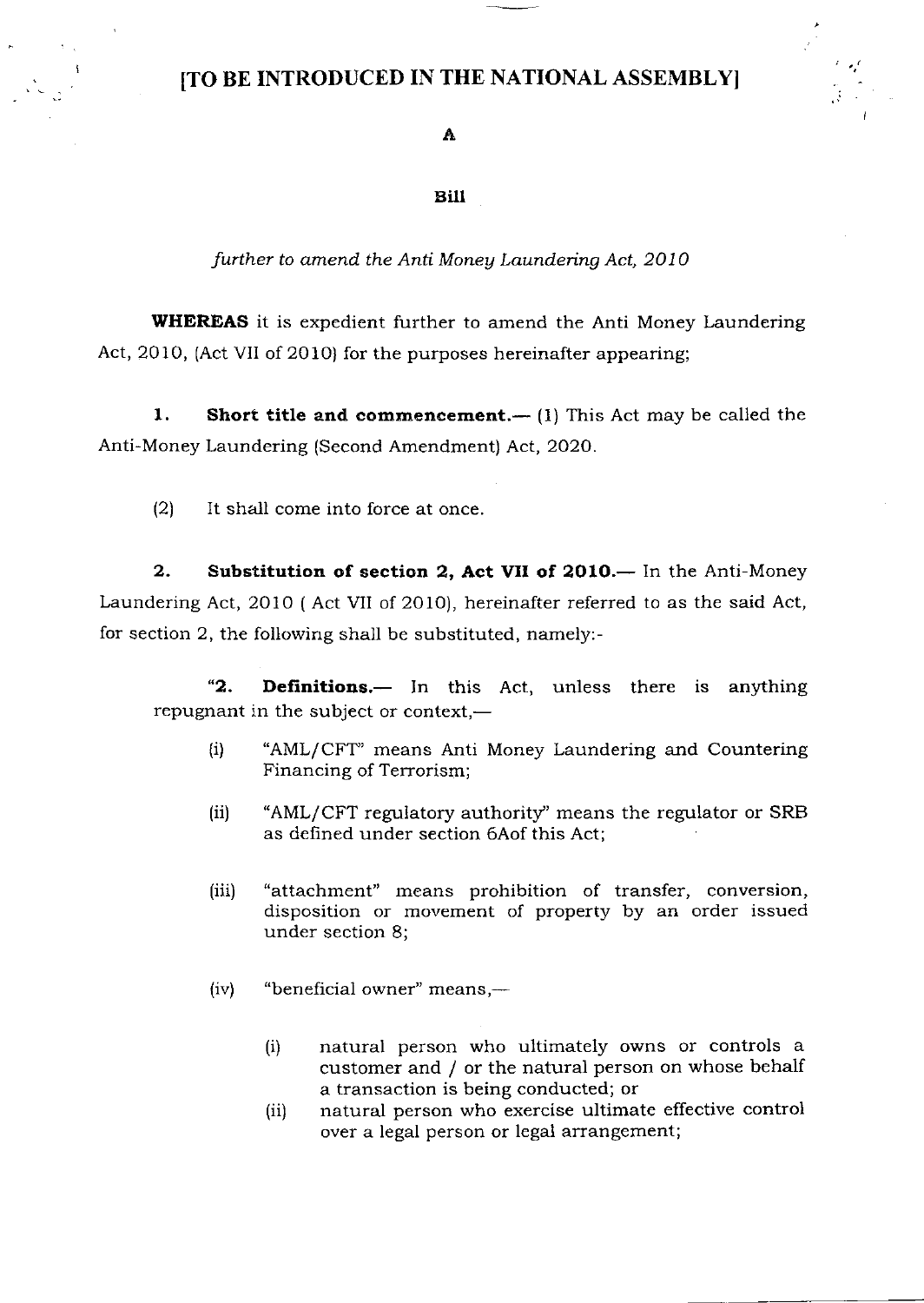(v) "business relationship" means professional or commercial relationship between a reporting entity and a customer to conduct transaction, activity or to provide service or product;

Ĉ.

- (vi) "CDD" means Customer Due Diligence and the obligations set out in section 7A;
- (vii) "company" means any body corporate and includes a firm or other association of individuals;
- (viii) "Competent authorities" means the Regulators, Oversight Bodies for SRBs, the Financial Monitoring Unit and the Investigating or Prosecuting agencies as defined in this Act;
- (ix) "Corporate group" means a group that consists of a parent entity exercising control and/or management on branch or subsidiary that are subject to AML/CFT policies and procedures at the group level;
- (x) "Court" means the Court specified under section 20;
- (xi) "CTR" means report on currency transactions exceeding such amount as may be specified by the National Executive Committee by notification in the official Gazette;
- (xii) "Designated Non-Financial Businesses and Professions or DNFBP" mean the following persons:-
	- (20 real estate agents, including housing authorities, builders, real estate developers and property clealers; when performing the prescribed activities in the prescribed circumstances and manner.
	- (b) dealers in precious metals and precious stones, including jewelers and gem dealers, when they engage in any cash transaction with a customer equal to or above the applicable designated threshold as specified by the National Executive Committee by notification in the official Gazette;
	- (c) iawyers, notaries, other legal professionals and accountants when they prepare for or carry out transactions for their client concerning the following activities:-
		- 0) buying and selling of real estate;

 $(2)$ 

i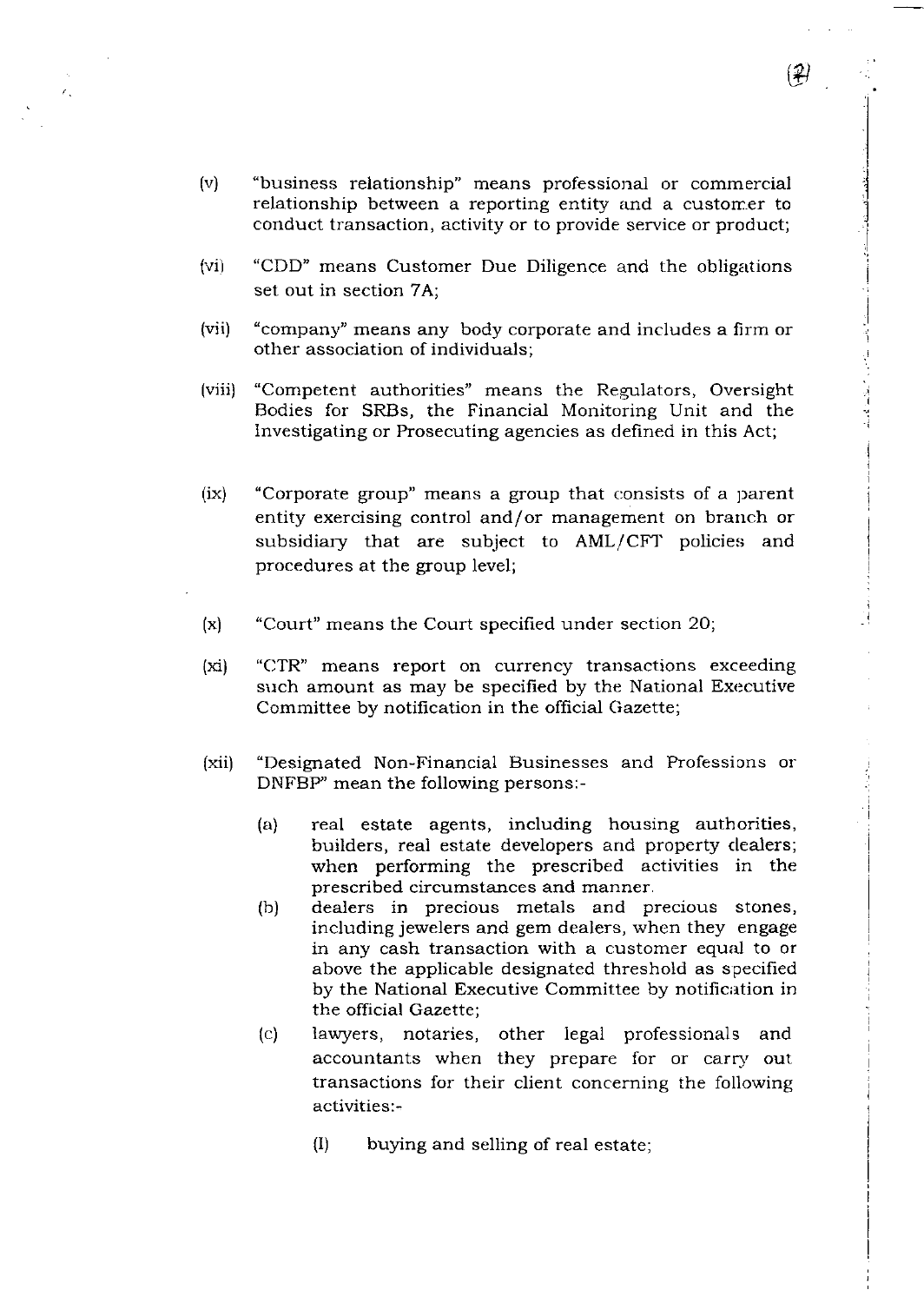(II) managing of client money, securities or other assets;

(3)

- (III) management of bank, savings or securities accounts;
- (V) organization of contributions for the creation, operation or management of companies; or
- (VI) creation, operation or management of legal persons or arrangements, and buying and selling of business entities;
- (d) trust and company service providers, which may include any entity designated under sub-clause (c) of clause (xii) of section 2, when they prepare for or carry out transactions for a client concerning the following activities:
	- (I) acting as a formation agent of legal persons;
	- (II) acting as (or arranging for another person to act as) a director or secretary of a company, <sup>a</sup> partner of a partnership, or a similar position in relation to other legal persons;
	- 0lI) providing a registered office, business address or accommodation, correspondence or administrative address for a company, <sup>a</sup> partnership or any other legal person or arrangement;
	- (IV) acting as (or arranging for another person to act as) a trustee of a trust or performing the equivalent function for another form of legal arrangement;
	- (V) acting as or arranging for another person to act as a nominee shareholder for another person; and
- (e) such other designated non-financial businesses and professions as may be notified by the Federal Government;
- (xiii) "Director General" means the Director General of FMU appointed under sub-section (3) of section 6;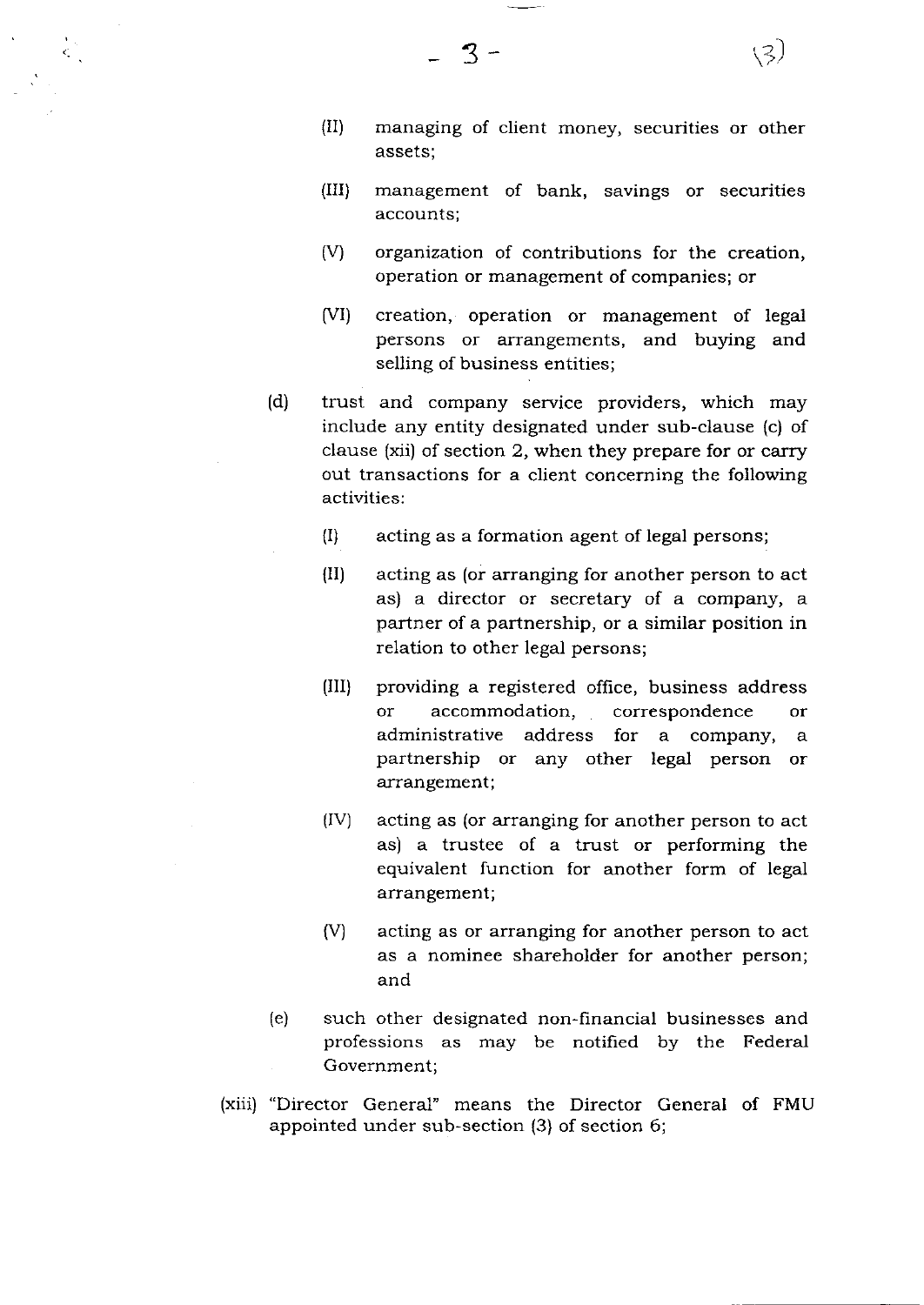- (xiv) "financial institution" includes any person carrying on any one or more of the following activities, namely:-
	- (a) acceptance of deposits and other repayable funds from the public;
	- (b) Iending in whatsoever form;
	- (c) financial leasing;
	- (d) money or value transfer;
	- (e) issuing and managing means of payrnents inciuding but not limited to credit and debit cards, cheques, traveller's cheques, money orders, bank drafts and electronic money;
	- $(0)$  financial guarantees and commitments; and
	- $(g)$  trading in  $$ 
		- trading m —<br>(i) money market instruments (i) money market in<br>(ii) foreign exchange
		-
		- (iii) exchange, interest rate and index instrum€nts;
		- (iv) transferable securities
		- (v) commodity futures trading.
		- (vi) participation in shares issues and the provision of services related to such issues;
		- (vii) individual and collective portfolio management;
		- (viii) safekeeping and administration of cash or liquid securities on behalf of other persons;
		- (ix) investing, administering or managing funds or money on behalf of other persons;
		- $(x)$  insurance business transactions;
		- (xi) money and currency changing; and
		- (xi) carrying out business as intermediary;
- (xv) "FMU" means the Financial Monitoring Unit established under section 6;
- (xvi) "foreign serious offence" means an offence,—
	- (a) against the law of a foreign State stated in a certificate issued by, or on behalf of, the government of that foreign State; and
	- (b) which, had it occurred in Pakistan, would have constituted a predicate offence;
- (xvii) "investigating officer" means the officer nominated or appointed under section 24;
- (xviii) "investigating or prosecuting agency" means the National Accountability Bureau (NAB), Federai Investigation Agency (FIA), Anti-Narcotics Force (ANF), Directorate General of (Intelligence and Investigation - Customs) Federal Board of Revenue, Directorate General (Intelligence and Investigation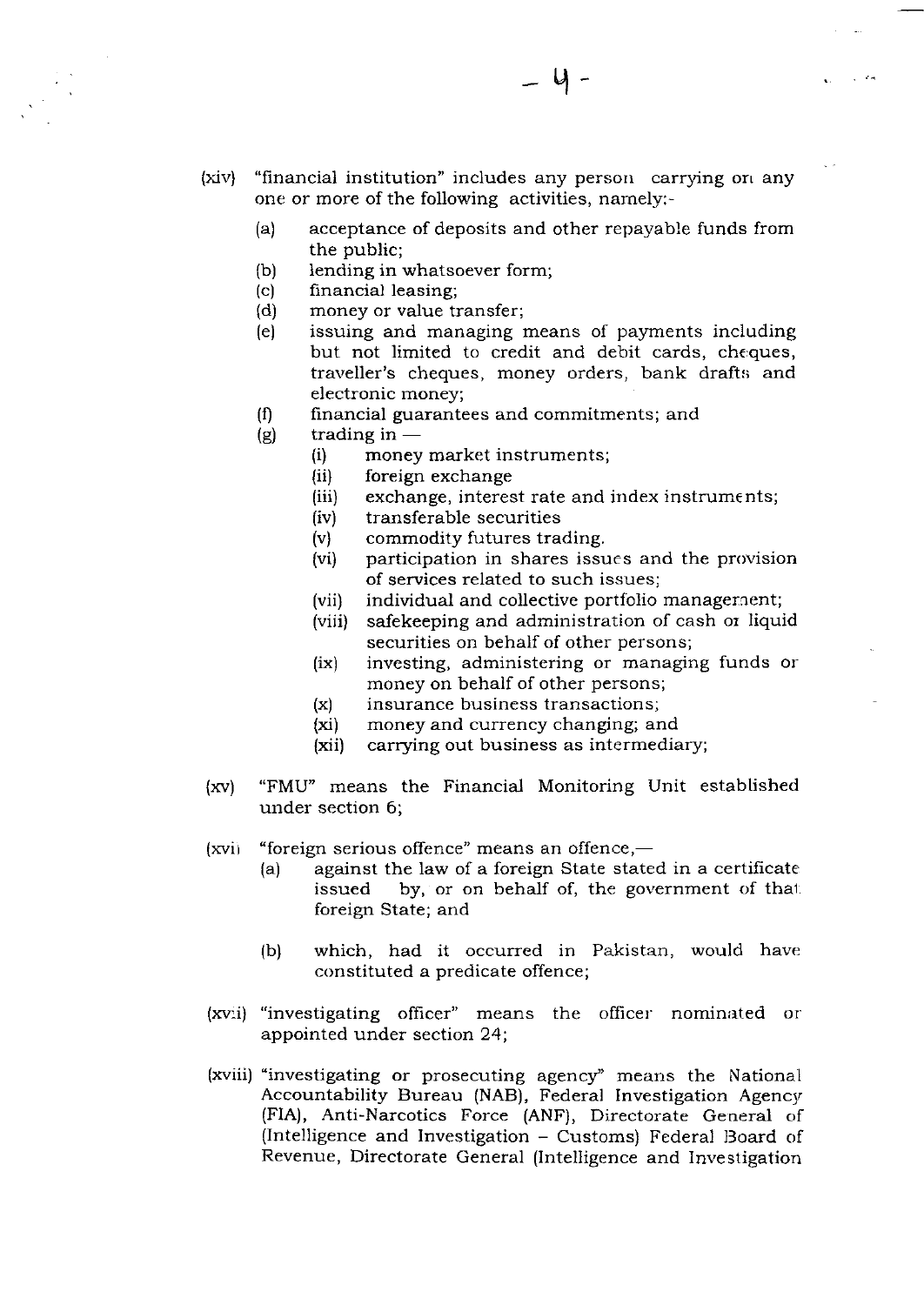Inland Revenue) Federal Board of Revenue, Provincial Terrorism Departments or any other law enforcement agency as may be notified by the Federal Government for the investigation or prosecution of an offence under this Act;

- (xix) "legal arrangements" means trusts, waqfs or other similar legal arrangements as may be defined in any other law;
- (xx) "legal person" means companies, associations, foundations, partnerships, societies and any other legal person as may be defined in any other law;
- (xxi) "National Executive Committee" means the National Executive Committee constituted under section 5;
- (xxii) "occasional transactions" means any transaction conducted by a reporting entity for a customer with whom the reporting entity does not have a business relationship;
- (xxiii) "offence of money laundering" has the meaning as defined in section 3;
- (xxiv) "oversight body for SRB" means a body appointed by the Federal Government by notification in the Official Gazette to monitor the compliance of an SRB with respect to the provisions of this Act;
- (xxv) "person" means any natural or legal person;
- (xxvi) "predicate offence" means an offence Schedule-I to this Act; specified in
- (xxvii) "prescribed" means prescribed by rules or regulations made under this Act;
- (xxviii) "proceeds of crime" means any property derived or obtained directly or indirectly by any person from the commission of a predicate offence or a foreign serious offence;
- (xxix) "proliferation financing" means the financing proliferation of weapons of mass destruction; of
- (xxx) "property'' means property or assets of any description, whether corporeal or incorporeal, movable or immovabie, tangible or intangible, and includes deeds and instruments evidencing title to, or interest in, such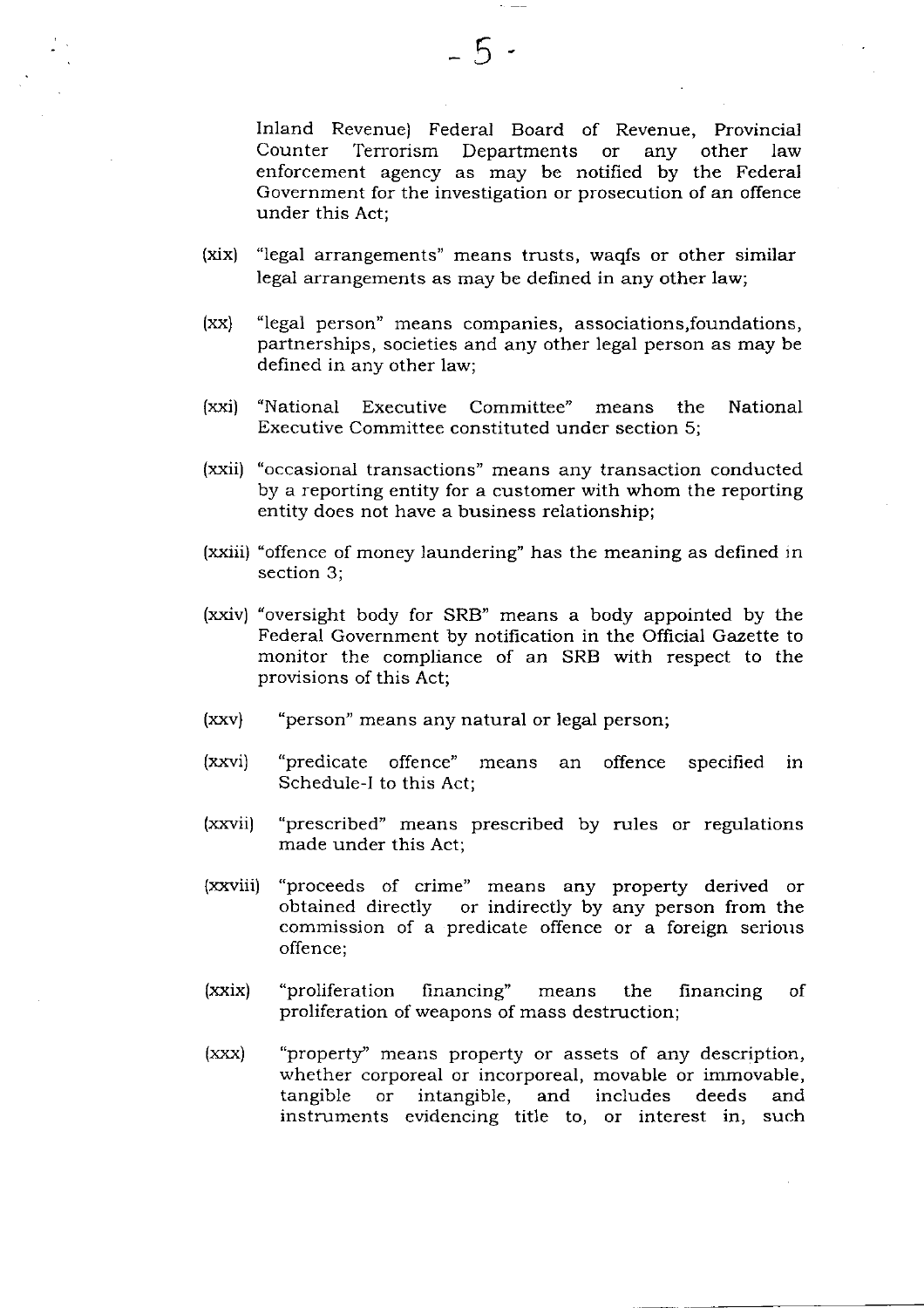property or assets, including cash and monetary instruments, wherever located;

- (xxxi) "property involved in money laundering" meani, regardless of who holds or has held the property, proceeds of crime, property derived or obtained directly or indirectly from the offence of money laundering and property used or intended to be used in commission of the offence of money laundering, a predicate offence or a foreign serious offence:
- (xxxii) "record" includes the records maintained in the form of books or stored in a computer or any electronic device, or such other form as may be prescribed;
- (xxxiii) "regulator" means a Regulator as mentioned in clause (1) of Schedule -IV of this Act;
- $(xxxiv)$  "reporting entity" means DNFBPs and Financial Institutions and includes any other person designated as such by Federal Government by notification in the official Gazette;
- (xxxv) "risk" means the risk of money laundering or the risk of financing of terrorism;
- (xxxvi) "SBP" means State Bank of Pakistan established under the State Bank of Pakistan Act, 1956 (XXXIII of 1956);
- (xxxvii) "Schedule" means schedule to this Act;
- (xxxviii) "SECP" means Securities and Exchange Commissior:, of Pakistan established under the Securities and Exchange Commission of Pakistan Act, 1997 (XLII of 1997);
- (xxxviv) "SRB" means a Self-Regulatory body as mentioned in clause (2) of Schedule-IV of this Act;
- $(xl)$ "STR" or "Suspicious Transaction Report" means the report on suspicious transaction as provided under section 7;
- $(xli)$ "TFS" or "Targeted Financial Sanctions" means the freezing and prohibition obligations in relation to the property of the designated or proscribed persons under the United Nations (Security Council) Act 1948 or the Anti-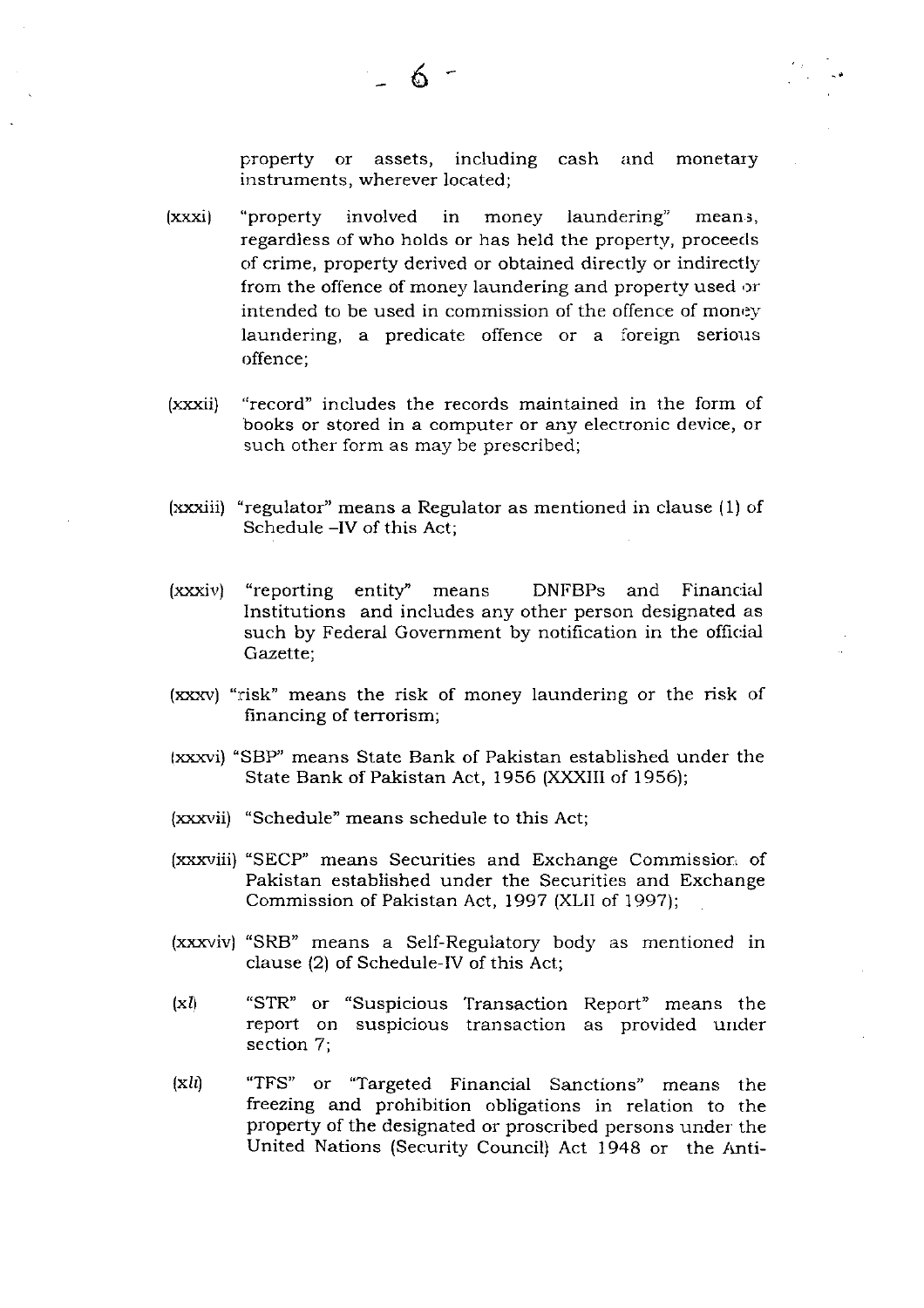terrorism Act, 1997 and any rules or regulations made there under; and

/

(xlii) "transfer" means sale, lease, purchase, mortgage, pledge, gift, loan or any other form of transfer of right, title, possession or lien.".

 $\label{eq:1} \mathcal{L}_{\text{max}}(\mathcal{L}_{\text{max}}) = \mathcal{L}_{\text{max}}(\mathcal{L}_{\text{max}})$ 

3. section 4,- Amendment of section 4, Act VII of 2010.-- In the said Act, in

- (a) for the words "to five", the words "upto twenty five" shall be substituted; and
- in the proviso, for the words "to five', the words 'upto one hundred" shall be substituted and for the word "company", wherever occurring, the words "legal person" shall be substituted. (b)

4. Substitution of section 5, Act VII of 2010.— In the said Act, for section 5, the following shall be substituted, namely :-

> "5. National Executive Committee  $. -$  (1) Within thirty days of the commencement of this Act, the Federal Government shall, by notification in the oflicial Gazette, constitute a committee to be known as the National Executive Committee which shall consist of the members as mentioned in Schedule-Il of this Act.

> $(2)$  The National Executive Committee shall hold its meetings atleast twice a year ard shall be responsible to perform the following functions, namely-:

- (a) make recommendations to the Federal Government for effective implementation of this Act and framing of national policy to combat money laundering and financing of terrorism;
- (b) make recommendations to the Federal Government for the determination of offences existing in Pakistan that may be considered to be predicate offences for the purposes of this Act;
- (c) make recommendations to the Federal Government on the application of countermeasures as called for by the Financial Action Task Force(FATF) to combat money laundering and financing of terrorism;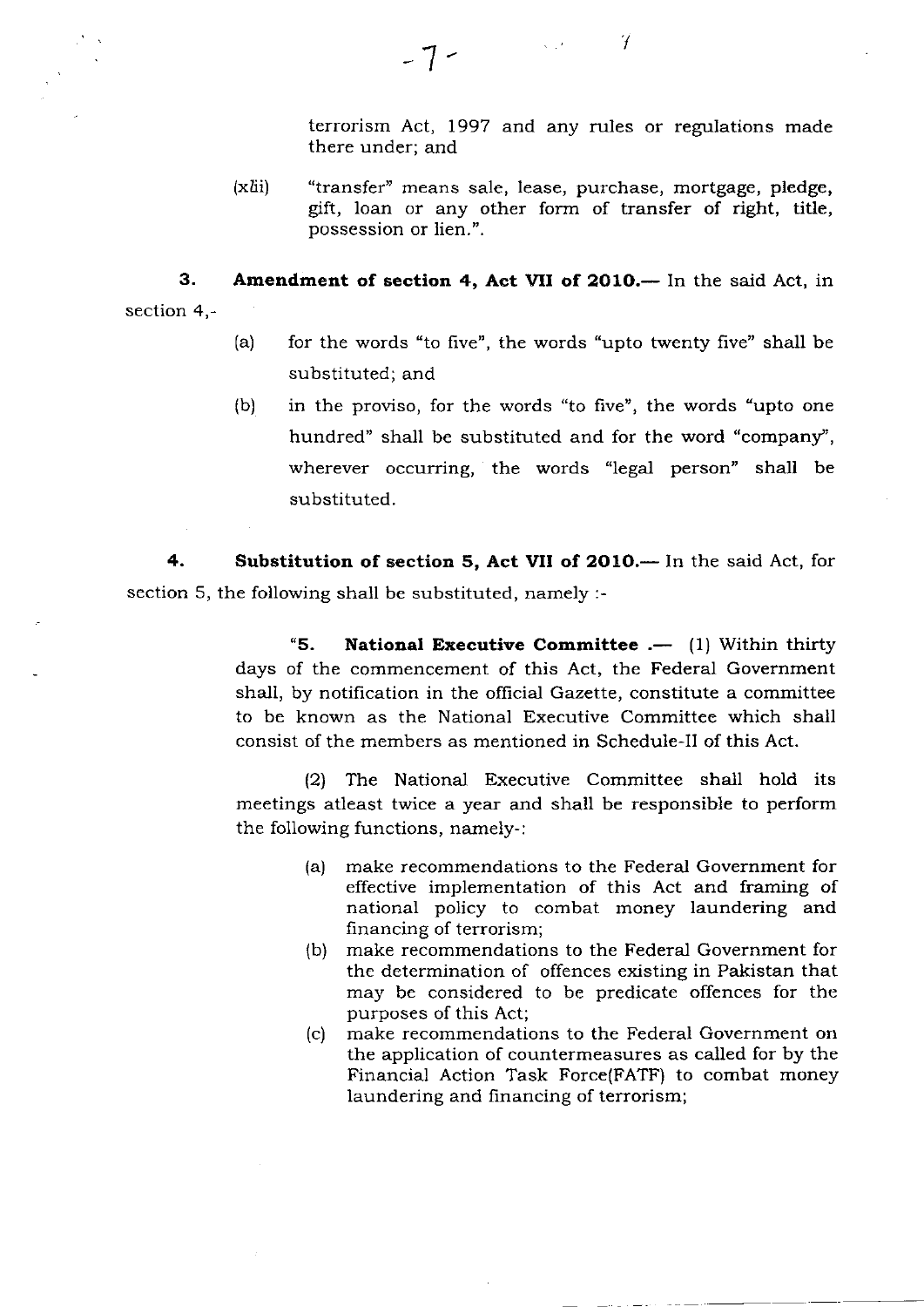(d)  $\;$  provide guidance and recommendations in framing  $\phi$ rules and regulations under this Act;

8-

- (e) approve, review and oversee the implementation of a national strategy to fight money laundering and financing of terrorism;
- $(f)$ seek reports from competent authorities as it may require, including an annual report containing overal. analysis of the STRs and CTRs, statistics concerning the investigations and prosecutions conducted in relation to the offences of money laundering and the financing of terrorism in Pakistan, statistics of supervisory actions taken by the  $AML/CFT$  regulatory authorities according to clause (i) of sub-section (2) of section 6A or by the oversight body for SRB according to Section 6C. In this behalf, Secretary of the National Executive Committee may call periodic reports from the AML/CFT regulatory authorities, Oversight body for SRB, investigating and prosecuting agencies in such manner as may be specified by him;
- (e) discuss any other issue of national importance relating to money laundering and financing of terrorism; and
- $(h)$ undertake and perform such other functions as assigned to it by the Federal Government, relating to money laundering and financing of terrorism.

(3) The National Executive Committee may constitute one or more sub-committees to perform such functions as it may deem fit.

 $\vert 4 \rangle$  The National Executive Committee may delegate or assign its functions to the General Committee or a sub-committee, if deems appropriate.

(5) The Federal Government sha1l, by notification in thc Official Gazette, constitute a committee to be known as the General Committee which shall consist of the members as mentioned in Schedule-III of this Act.

(6) The General Committee shall assist the National Executive Committee for the purposes of this Act.

17\ The General Committee may invite any person to participate in the meeting as it deems necessary.

(8) The General Committee shall perform the following functions namely:-

(a) develop a national strategy to fight money laundering and financing of terrorism;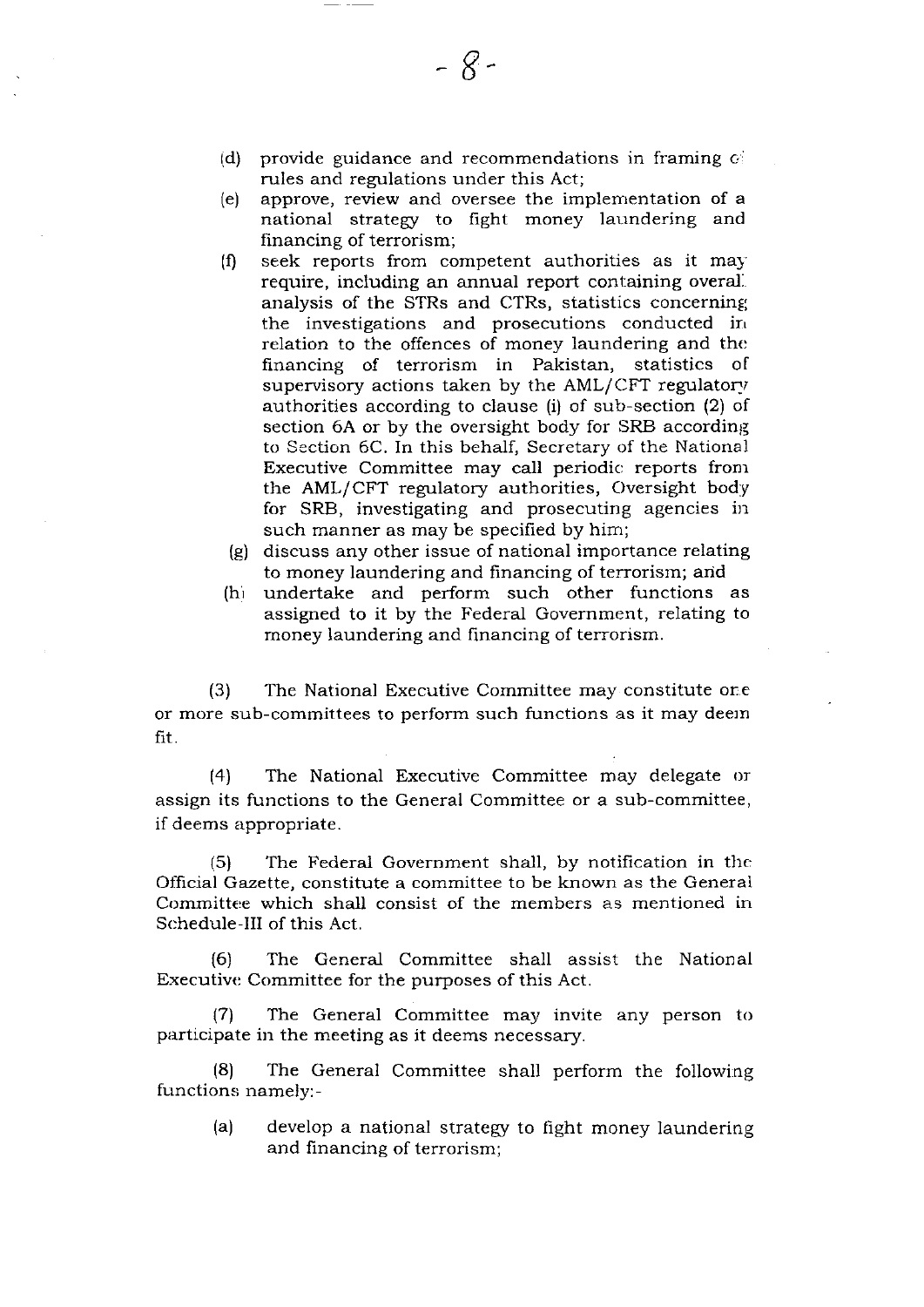(b) issue necessary directions to the investigating or prosecuting agencies, AML/CFT regulatory authorities, FMU and any other authority appointed by the Federal Government involved in the implementation and administration of this Act, including measures for development and performance review of such agencies and authorities;

 $\varphi$ 

- (c) seek reports from the competent authorities as it may require, including an annual report containing overall analysis of the STRs and CTRs, statistics concerning the investigations and prosecutions conducted in relation to the offences of money laundering and the hnancing of terrorism in Pakistan, statistics of supervisory actions taken by the AML/CFT regulatory authorities according to clause (i) of sub-section (2) of section 6A or by the oversight body for SRB according to Section 6C. In this behalf, Secretary of the General Committee may call periodic reports from the AML/CFT regulatory authorities, Oversight body for SRB, investigating and prosecuting agencies in such manner as may be specified by him;
- (d) approve FMU's budgetary proposals for achieving the objects of this Act;
- (e) approve FMU's staffing requirements, pay, allowances, privileges and compensation packages and other matters incidental thereto;
- $(0)$  provide necessary assistance to the National Executive Committee in carrying out its functions and duties under this Act;
- (e) discuss any other issue of national importance relating to money laundering and terrorist financing; and
- (h) undertake and perform such other functions as assigned or delegated to it by the National Executive Committee.

 $(9)$  The General Committee may constitute one or more sub-committees to perform such functions as it may deem fit.".

5. Substitution of section 6, Act VII of 2010. In the said Act, for section 6, the following shall be substituted, namely:-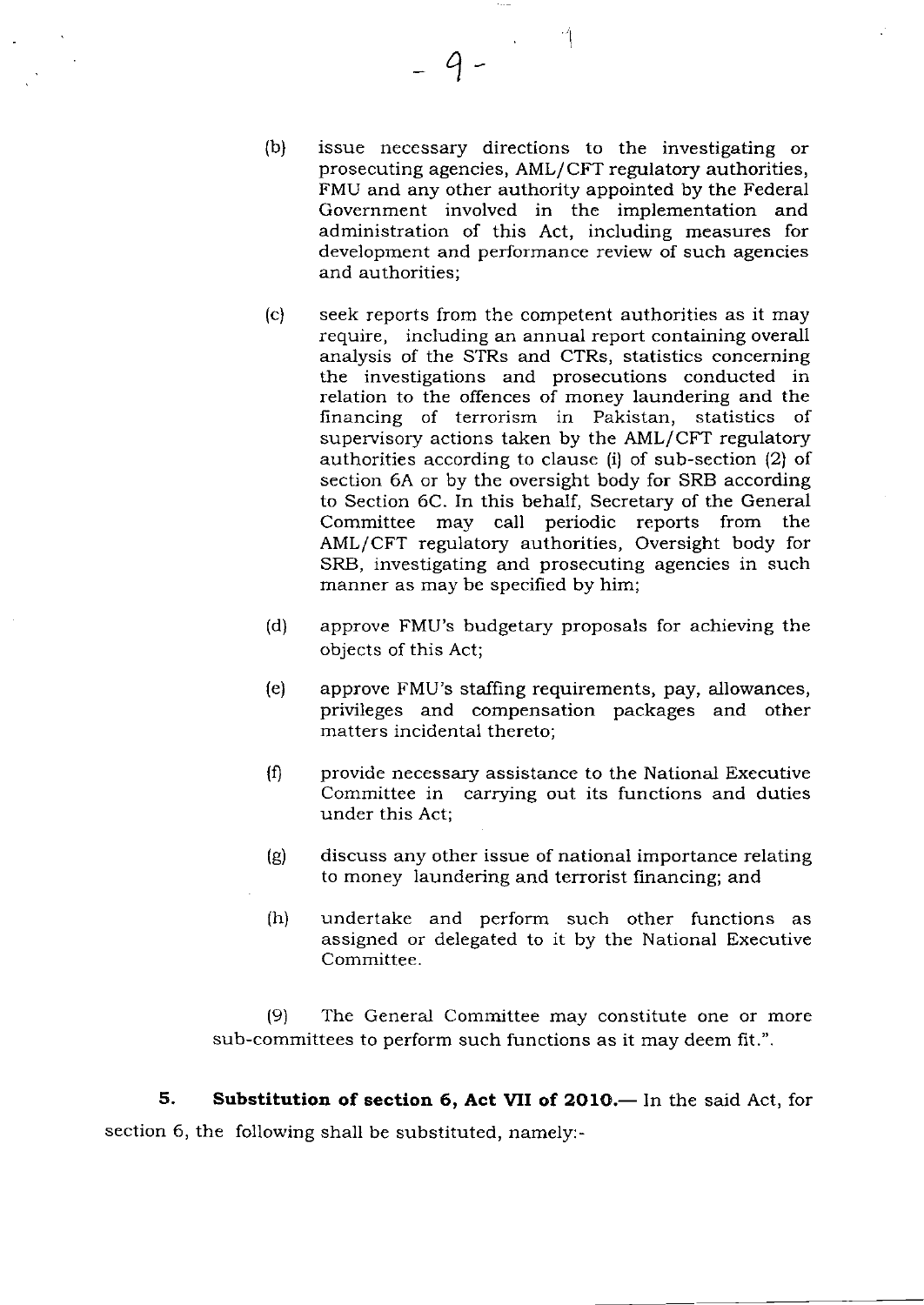$\text{``6. Financial<sup>26</sup>6. Financial Monitoring Unit.--(1) The Federal$ Government shall, by notification in the official Gazette, establjsh a Financial Monitoring Unit which shall be housed in SBP or at any other place in Pakistan.

 $12\$  The FMU shall have independent decision making authority on day-to-day matters falling within its area of responsibility.

(3) The Federal Government in consultation with SBP shall appoint a Director General who shali be a financial sector specialist to head FMU. He shall exercise all powers and functions of the FMU subject to the administrative oversight of the General Committee.

(4) The FMU shall have the following powers and the functions, namely:

- (a) to receive STRs and CTRs from reporting entities as may be necessary to accomplish the objectives of this Act;
- (b) to analyse the STRs and CTRs and in that respect the FMU may call for record and information from any agency or person in Pakistan related to the transaction in question. All such agencies or persons shall be required to promptly provide the requested record and information;
- (c) to disseminate on a confidential basis, after analyzing the STRs, and CTRs and other record, necessary information or material to the concerned investigating or prosecuting agencies for enquiry or other action under this Act or any other applicable law;
- (d) to create and maintain a data base of a1I STRs and CTRs, related information and such other materials a.s the Director General determines are relevant to the work of the FMU and in that respect, the FMU is authorized to establish necessary analytic software and conrputer equipment to effectively search the database, sort and retrieve information and perform real time linkages with databases of other agencies both in and outside Pakistan as may be required from time to time;
- (e) to cooperate with financial inteiligence units of other countries and to make reciprocal arrangements after due administrative process to share, request and receive information relating to money laundering, predicate offences and financing of terrorism and any other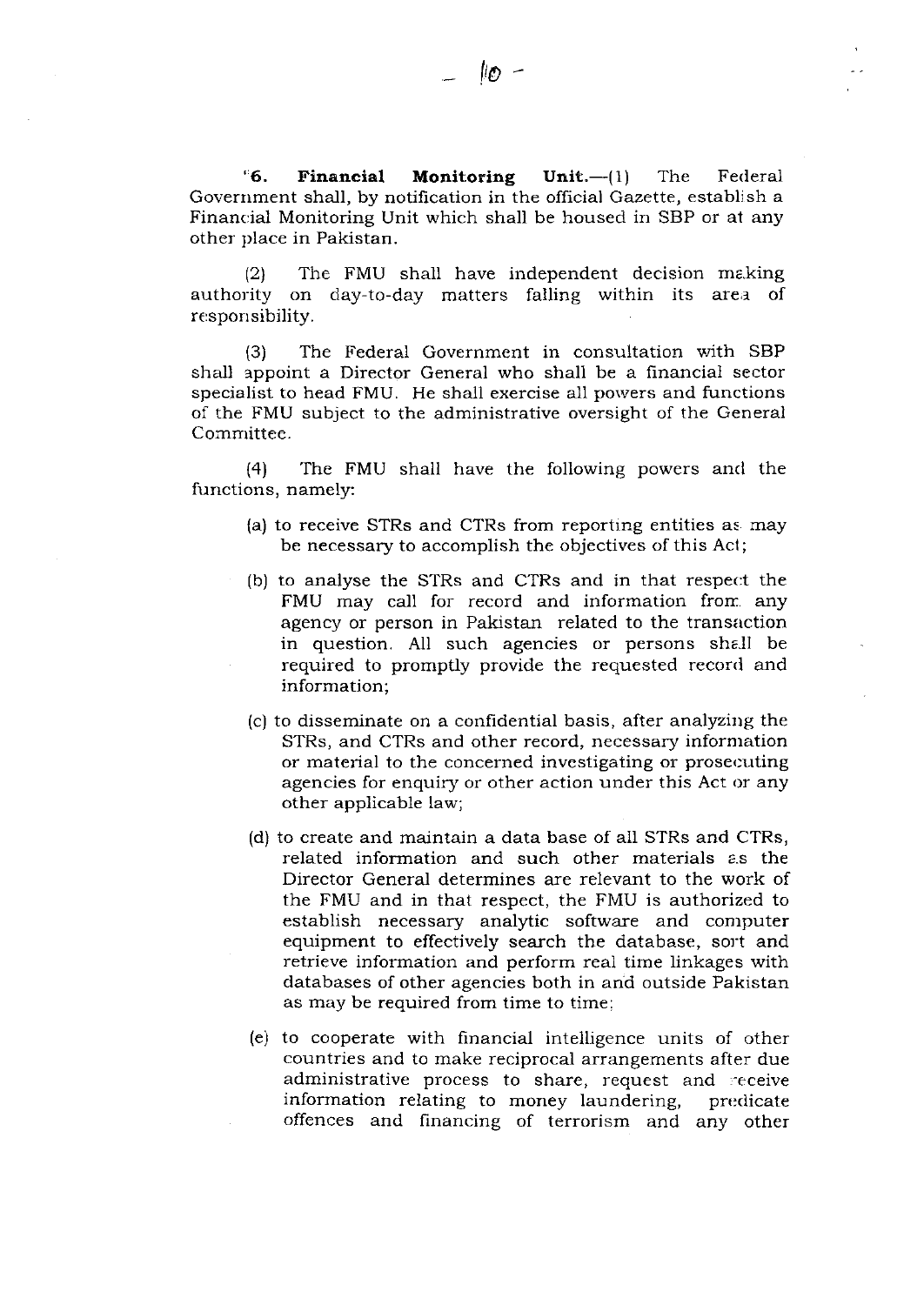information that may be necessary to accomplish the objectives of this Act ;

- (0 to represent Pakistan at all international and regional organizations and groupings of financial intelligence units and other international groups and fomms which address the offence of money laundering, financing of terrorism and other related matters;
- (g) to request the investigating or prosecuting agencies any feedback regarding the disseminations made under subclause (c) in the form of periodic reports or statistics concerning the investigations and prosecutions of money laundering and financing of terrorism in Pakistan;
- $(h)$  to frame regulations in consultation with the AML/CFT regulatory authorities for ensuring receipt of STRs and CTRs from reporting entities with the approval of the National Executive Committee;
- (i) to enter into arrangements with domestic agencies, authorities, or any reporting entity or any of its officers as may be necessary for getting facilitation in implementation of the provisions of this Act, or the rules or regulations made hereunder; and
- fi) to perform all such functions and exercise all such powers as are necessary for, or ancillary to, for the attainment of the objectives of this Act.

(6) On considering STR or CTR, the FMU may, if deems necessary, convey matters involving regulatory or administrative action to the concerned regulatory or administrative body for appropriate action.

(7) Subject to the regulations sanctioned by the National Executive Committee in this behalf, the Director General may, if there appear to be reasonable grounds to believe that a property is involved in money laundering, order freezing of such property, for a maximum period of fifteen days, in any manner that he may deem fit in the circumstances. ".

6. Insertion of new sections, Act VII of 2010.— In the said Act, after section 6, substituted as aforesaid, the foliowing new sections shall be inserted, namely:-

> "6A  $AML/CFT$  regulatory authority.— $(1)$  AML/CFT regulatory authority means the Regulators and SRBs as specified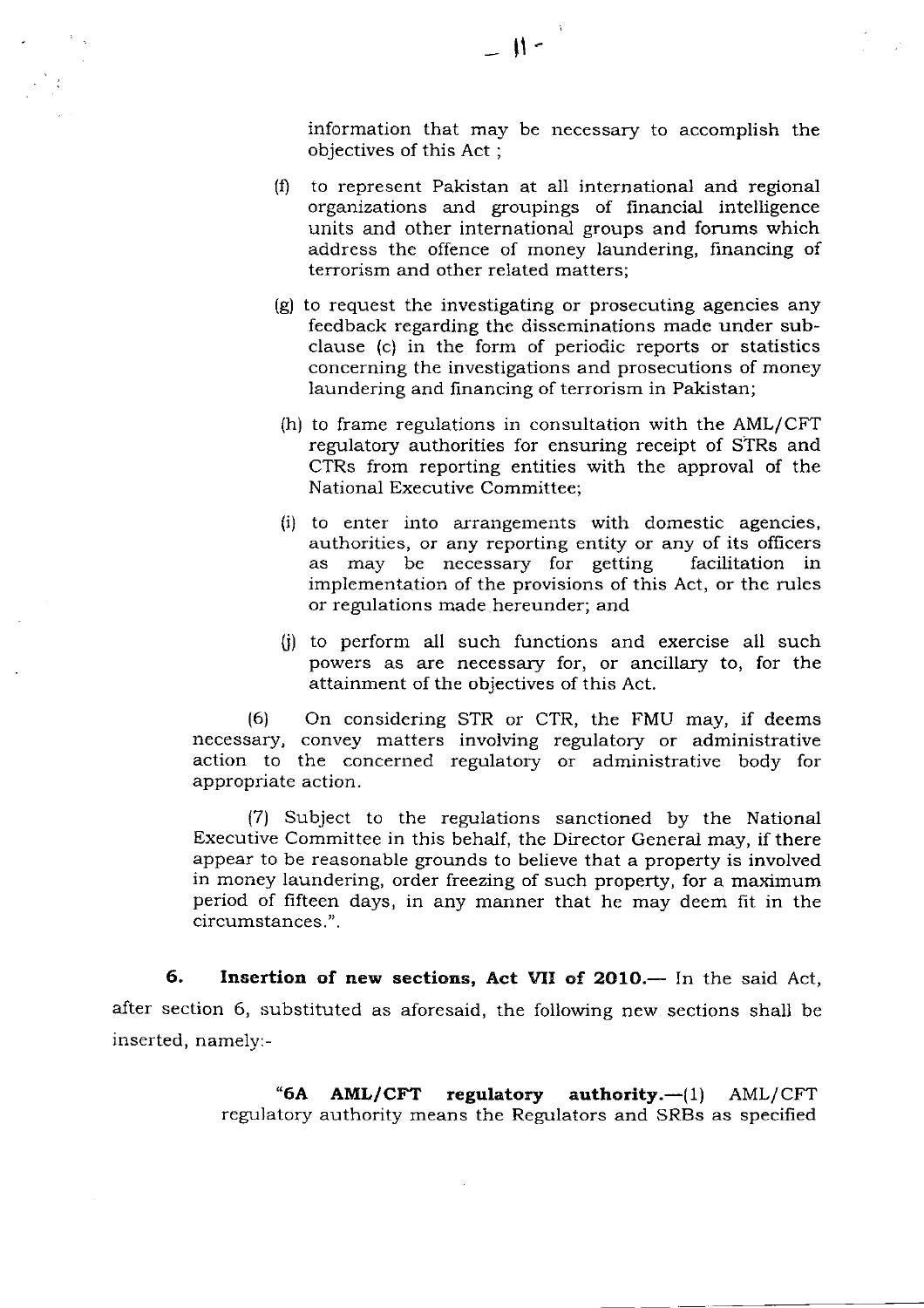in Schedule IV. They shall exercise the powers and perform the functions as set out in this Act and as prescribed thereunder.

(2) AML/CFT regulatory authority shall exercise the following powers and functions with respect to its reporting entities, namely: -

- (a) licensing or registration of reporting entities;
- (b) imposing any conditions to conduct any activities by reporting entities;
- issuing regulations, directions and guidelines with respect to sections 7A to 7H of this Act;  $(c)$
- issuing regulations, directions and guidelines with respect to financing of proliferation obligations; (d)
- providing feedback to reporting entities for the purpose of compliance with the requirements of sections 7A to 7H of this Act and as prescribed there under; (e)
- monitoring and supervising, including conducting<br>inspections, for the purpose of determining inspections, compliance with the requirements of sections 7A to 7H of this Act and any rules or regulations made there under and with the orders or regulations made there under that impose TFS obligations;  $(f)$
- (e) compelling production of information relevant to monitoring compliance with the requirements of sections 7A to 7H of this Act and any orders, rules or regulations made there under that impose 1'FS obligations;
- $(h)$ impose sanctions, including monetary and administrative penalties to the extent and in the manner prescribed, upon their respective reporting entity, including its directors and senior management and officers, who violates any requirement in section 7A to7H and any rules or regulations made there under or those who fail to comply with the TFS fail to comply with the TFS regulations. Any person aggrieved by the imposition of sanctions under this clause may prefer an appeal in such manner and within such period to such authority as may be prescribed;;
- $(i)$ maintaining statistics of the actions performed in respect of the functions and powers conferred by this Act, in order to report to the National Executive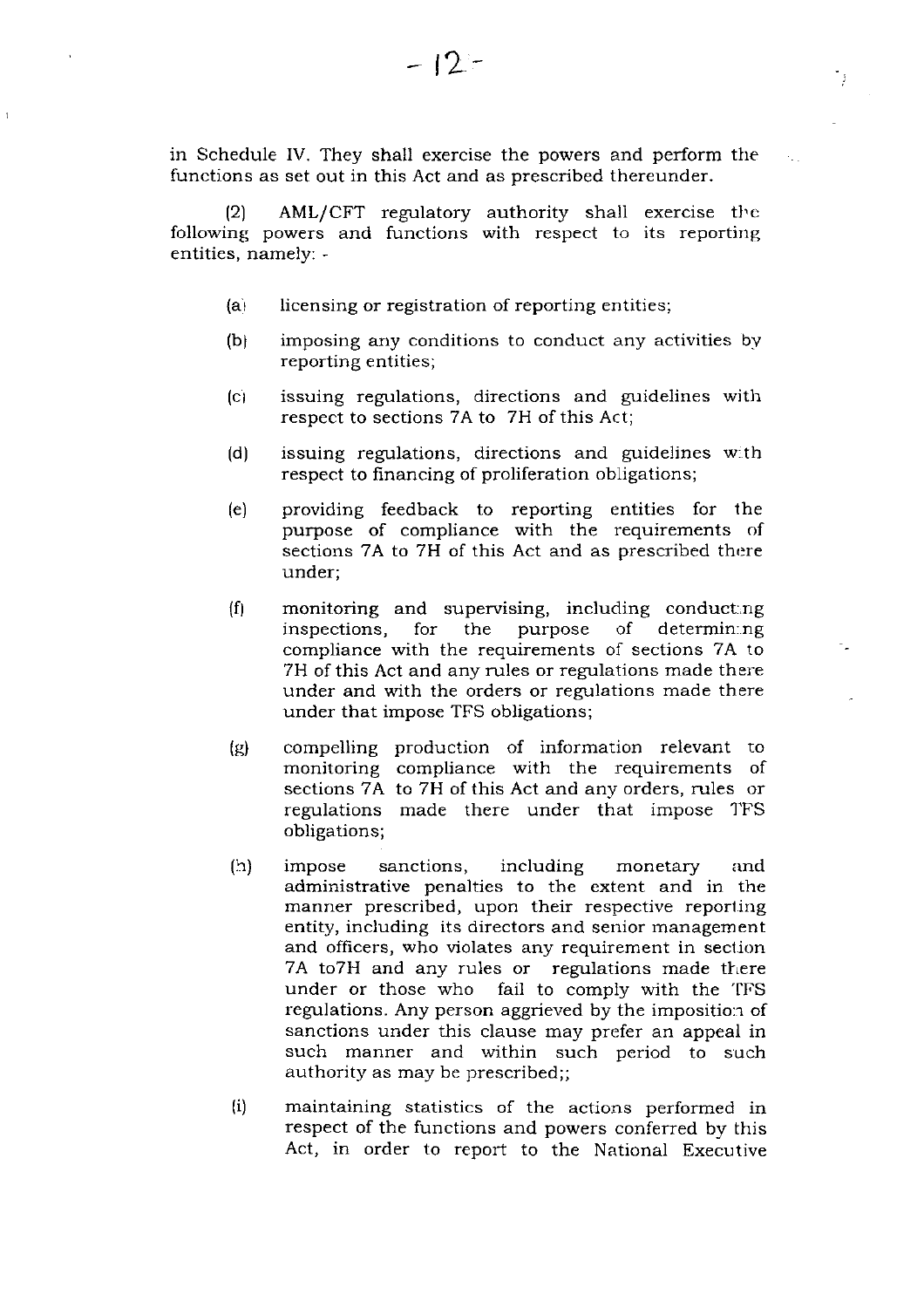Committee and the General Committee as required; and

 $(i)$  exercising any other such powers and performing any other such functions that may be otherwise granted in any other law.

6B. International cooperation by regulators.—The regulators as specified in clause (1) Schedule IV of this Act shall co-operate with their foreign counterparts and shall make reciprocal arrangements to share, request and receive information relating to the requirements of this Act and any regulations made there under.

6C. Oversight Body for SRBs.- The Federal Government shall by notification in the Official Gazette appoint an Oversight Body for the SRBs mentioned in clause (2) of Schedule IV which shall exercise and perform the following powers and functions with respect to their respective SRB, namely:-

- (a) prescribe regulations for the SRB with respect to the provisions of this Act;
- (b) monitor and oversee the SRB in accordance with the provisions of this Act;
- (.) impose sanctions to the extent and in the manner prescribed, upon their respective SRB who fails to comply with any provision of this Act and any ruies or regulations made under this; and
- (d) exercise any other powers and perform any functions that may be assigned by the Federal Government notification in the Official Gazette.".

7. section 7,- Amendment of section 7, Act VII of 2010.- In the said Act, in

- (a) for the words "Suspicious Transaction Reports" wherever occurring, the expression "STRs" shal1 be substituted;
- (b) In sub-section (1), in clause (b), for the word "section", the word "Act" shall be substituted;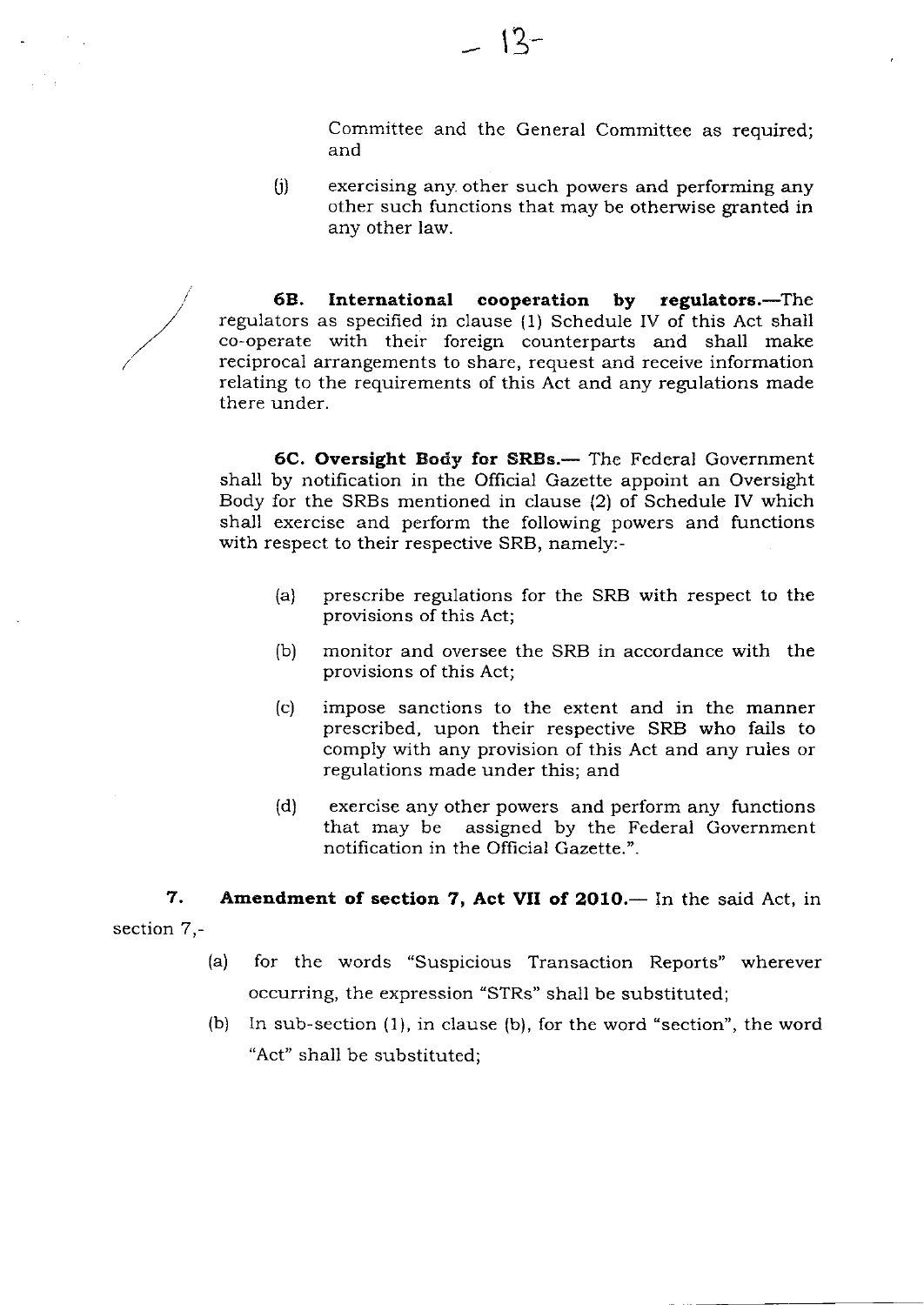(c) in sub-section  $(2)$ , after the word "body", occurring for the first time, the expression "oversight body for SRB, AML/CFT" shall be inserted; and

(d) omission of the in sub-section (7)

8. Insertion of new sections, Act VII of 2010. - In the said Act, after section 7, amended as aforesaid, the following new sections shall be inserted, namely:-

- 14 -

"7A Conducting CDD.-(1) Every reporting entity shall conduct CDD in the prescribed manner and in accordance with provisions of this Act and as prescribed thereunder in the following matters, namely:-

- (a) entering into a business relationship;
- (b) conducting an occasional transaction above the prescribed threshold;
- (c) where there is a suspicion of money laundering or terrorist financing; or
- (d) where there are doubts about the veracity or adequacy of previously obtained data.

 $(2)$  Every reporting entity shall-

- (a) identify the customer and verify the customer's identity on the basis of documents, data or information obtained from reliable and independent sources;
- (b) identify the benehcial owner and take reasonable measures to verify the beneficial owner's identity on the basis of documents, data or information obtained from reliable sources and be satisfied that it knows who the beneficial owner is;
- (c) understand and, as appropriate, obtain information on thc purpose and intended nature of the business relationship;
- $(d)$  monitor the business relationship on an ongoing basis.

7B. Reliance on third parties.— A reporting entity may rely on third party to perform CDD in the prescribed manner.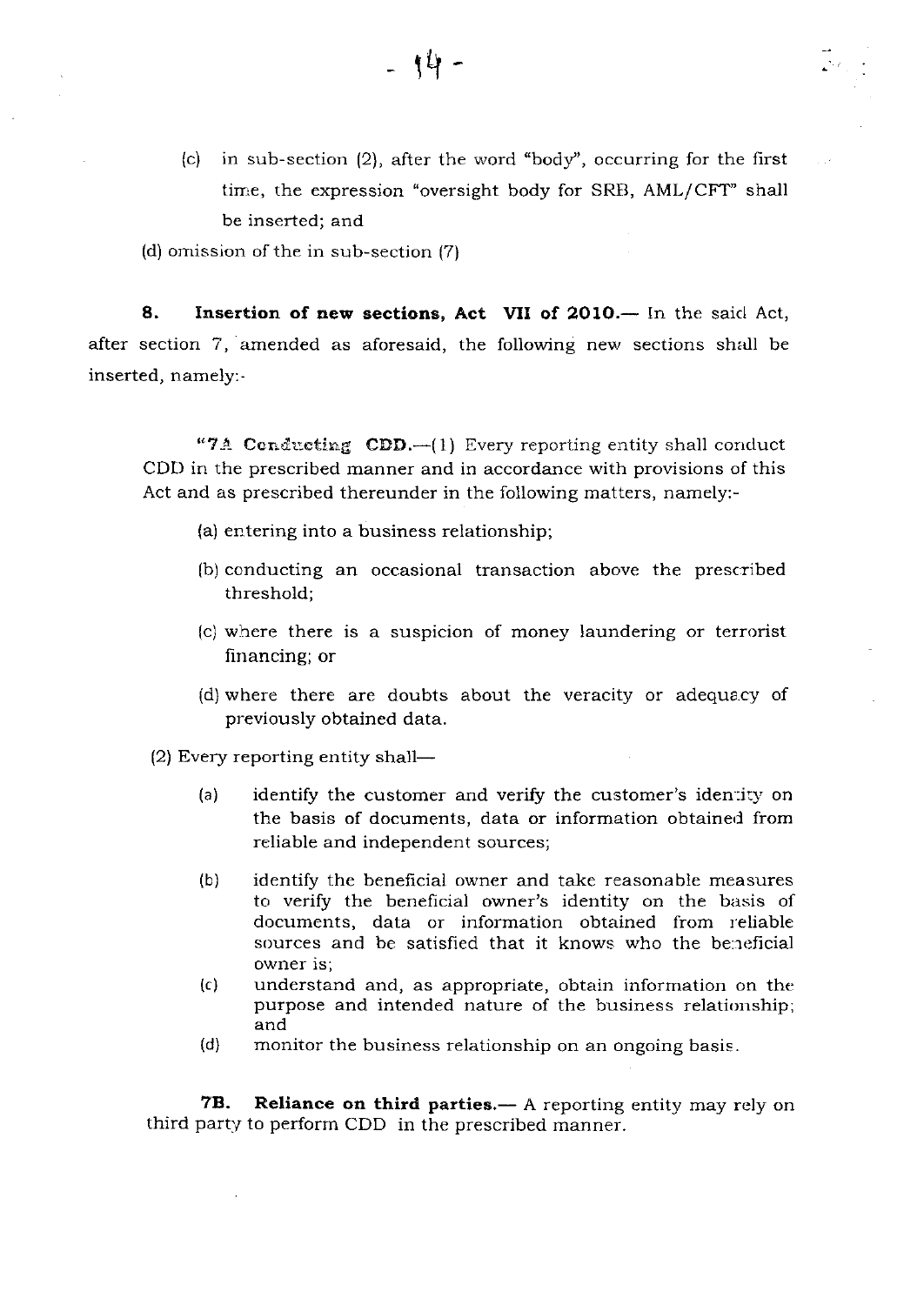7C. Record keeping.- Every reporting entity shall maintain a record of all transactions for a period of at least five years following the completion of the transaction, and records of account files, business correspondence, documents, of all records obtained through CDD and the results of any analysis undertaken for a period of at least five years following the termination of the business relationship.

 $=15-15$ 

7D. Inability to complete CDD and tipping off. $-(1)$  Where a reporting entity is unable to complete CDD requirements, it-

- (a) shall not open the account, commence business relations or perform the transaction; or shall terminate the business relationship if any ; and
- (b) shall consider filing a Suspicious Transaction Report in relation to the customer.

(2) Where a reporting entity forms a suspicion of money laundering or terrorist financing, and reasonably believes that performing the CDD process will tip-off the customer, the reporting entity shall not pursue the CDD process and shall file a STR.

7E. Anonymous business relationships and transactions.--No reporting entity shall enter into a business relationship or conduct any transaction with a customer who is anonymous or provides an obviously fictitious name.

**7F.** Risk understanding.— Every reporting entity shall take appropriate steps to identify, assess and understand the risks to which its business is subjected to, in accordance with this Act and as prescribed

**7G. Compliance program.—** Every reporting entity shall ement compliance management arrangements, including the implement compliance management arrangements, including appointment of a compliance officer at a management level and training programs, having regard to the money laundering and terrorism financing (ML/TF) risks and the size of the business during the course of their activities subject to this Act and as prescribed.

7H. Policies and procedures.- Every reporting entity shall implement policies and procedures to ensure their compliance with the provisions on this Act and orders rules or regulations made there under that impose TFS obligations upon reporting entities.

7I. Sanctions for Reporting Entities.— If any reporting entity or natural person contravenes any of the provisions of sections 7A to 7H, it may be subjected to sanctions, as mentioned under clause (h) of section 6A of this Act and as prescribed.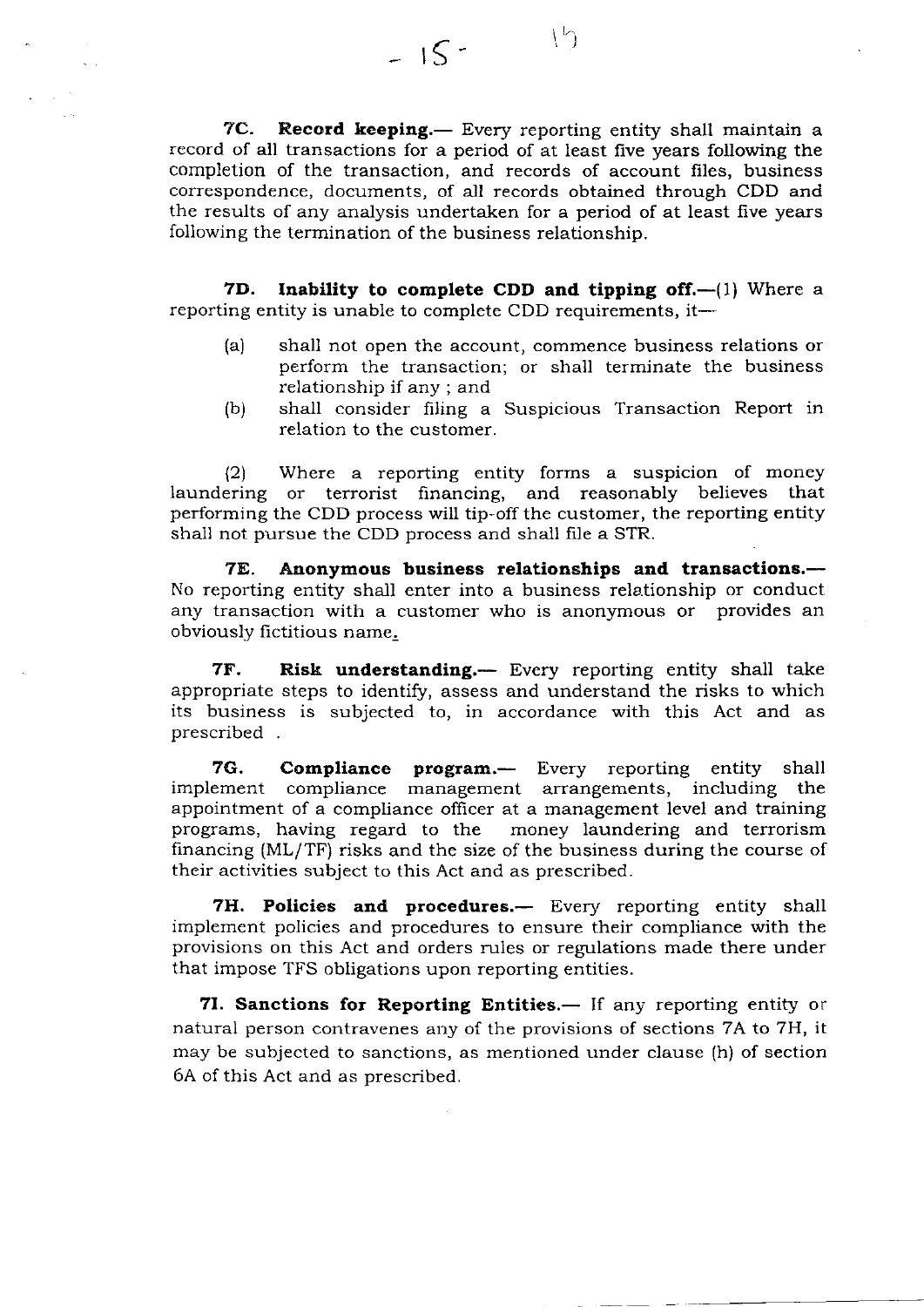9. Substitution of section 12, Act VII of 2010.- In the said Act, for section 12, the following shall be substituted,

''12. No civil or criminal proceeding against reporting entities in certain cases.— Save as otherwise provided in section 7, the reporting entities and their officers including but not limited to directors, chief executive, chief financial officer, employees, agents of the reporting entity or other authorized officers of a reporting entity shall not be liable to any civil, criminal or disciplinary proceedings against them for furnishing information required under this Act or the rules or regulations made thereunder.".

 $t = 16 -$ 

10. Omission of section 16, Act VII of 2010.- In the said Act, section 16 shall be omitted.

11. Amendment of section 20, Act No. VII of 2010. In the said Act, in section 20, in sub-section  $(1)$ , in clause  $(a)$ , after the word "trying", the words "or competent to try" shall be inserted.

12. Amendment of section 21, Act No. VII of 2010.- In the said Act, in section  $21$ ,-

- (a) in the marginal heading, for the word "non-cognizable", the word "cognizable" shall be substituted;
- (b) in sub-section  $(1)$ , in clause  $(a)$ , for the words "non-cognizable", the word "cognizable" shall be substituted;
- $(c)$  in sub-section (2), in the proviso, for the words "financial institution" the words "reporting entity', and for the words "regulatory authority'' the expression "AML 1 CFT regulatory authority'' shall be substituted; and
- (d) in sub-section (3) after the expression "FMU", the words "or investigating or prosecuting agency'' shall be added.

13. Substitution of section 25, Act VII of 2010.— In the said Act, for section 25, the following shall be substituted, namely:-

> "25. Assistance to authorities. $-1$ ) Notwithstanding the provisions of any other law, the officers of the Federal Government, Provincial Government, local authorities and reporting entities shall provide assistance including but not limited to production of records,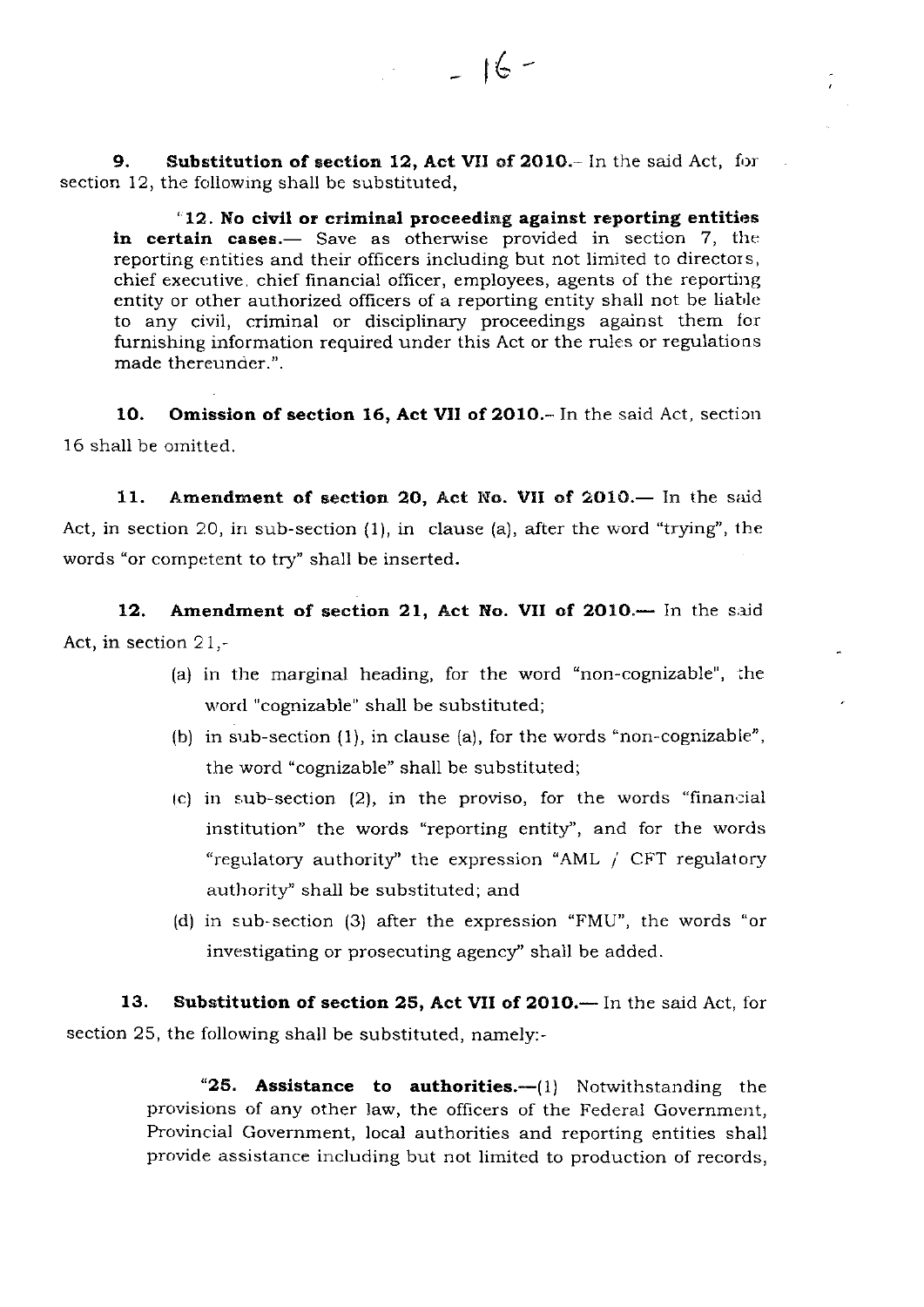documents and information reasonably required by the investigating or prosecuting agency or FMU for the purposes of money laundering, predicate offences and financing of terrorism proceedings and investigations in accordance with the provisions this.Act.

(2) Whoever willfully fails or refuses to provide the required assistance under sub-section (1) shall be guilty of misconduct and shall be proceeded against by its respective department or organization and a report of such proceedings shall be submitted within reasonabie time to the concerned investigating or prosecuting agency or FMU, as the case may be and shall be punished in the case of a natural person, with an imprisonment for a term which may extend up to five years, a fine which may extend to rupees one million or both, or in the case of a legal person, with a fine which may extend to rupees ten million.".

14. Amendment of section 30, Act VII of 2010. - In the said Act, in section 3O, in sub-section (4), for the words "bank or financial institution", the words "reporting entity" shall be substituted.

15. Amendment of section 33, Act VII of 2010.— In the said Act, in section 33,-

- (a) in the marginal heading, for the word "Suspicious Transaction Report", the expression "STR" shall be substituted;
- (b) for the words "Suspicious Transaction Report", the expression "STR" shall be substituted; and
- (c) in sub-section  $(2)$ , for the words "regulatory authority", the expressions "AML / CFT regulatory authority" shall be substituted.

16. Amendment of section 34, Act VII of 2010.— In the said Act, in section 34,-

(a) for sub-section (1) the following shall be substituted, namely:-

"(1) The directors, officers, employees and agents of any reporting entity or intermediary which report a STR or CTR pursuant to this law or any other authority, are prohibited from disclosing, directly or indirectly, to any person that the transaction has been reported unless there are disciosure

 $\overline{1}$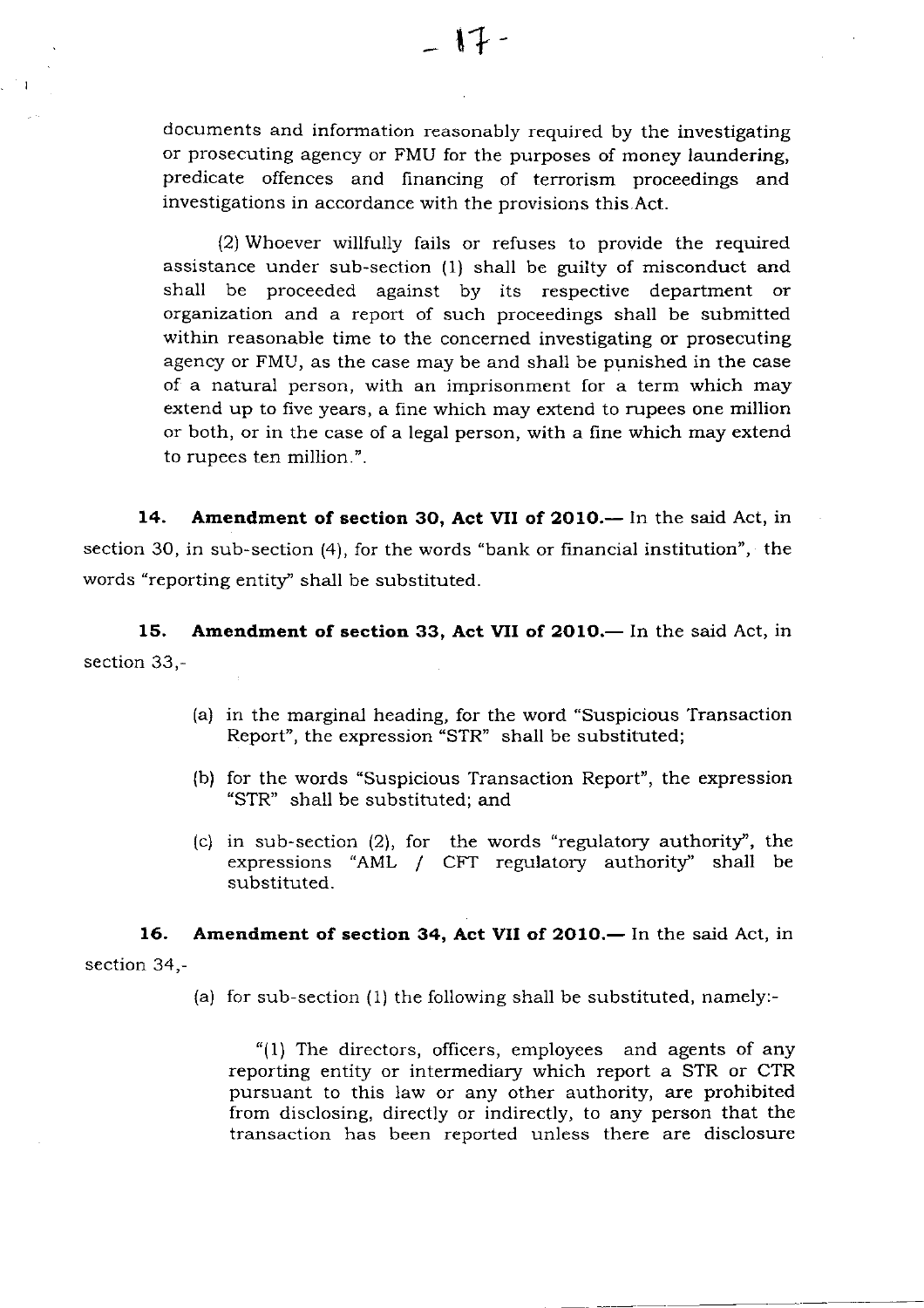agreements for corporate groups in accordance to regulations made hereunder."; and

 $\sim 10^{12}$ 

(b) in sub-section  $(3)$  for the words and comma "financial institutions, non-financial business or profession", the word "reporting entities" shail be substituted.

17. Substitution of Section 37, Act VII of 2010.-- In the said Act, for section 37. the following shall be substituted, namely:-

t

"37. Offences by legal persons.— $(1)$  Where a legal person commits an offence under this Act, every person who at the time when the offence was committed, shall be deemed to be guilty of the offence and shall be liable to be proceeded against and punished accordingly:

Provided that nothing contained in this sub-section shall render any natural person liable to punishment if he proves that the contravention took place without his knowledge or that he exercised all due diligence to prevent such contravention.

 $\Omega$  Notwithstanding anything in sub-section  $(1)$  where an offence under this Act is committed by a legal person and it is proved that the contravention has taken place with the consent, connivance or knowledge of any director, manager, secretary or other officer of any legal person, such director, manager, secretary or other officer shall also be deemed to be guilty of the contravention and shall be liable to be proceeded against and punished accordingly.

**Explanation.**—For the purposes of this section, "directcr" in relation to a firm, means a partner in the firm.".

18. Amendment to Schedule of the Act VII of 2010.— In the said Act, in the existing Schedule, for heading "THE SCHEDULE (see section 2(w)", the expression "THE SCHEDULE-I (see section 2 (xxxvii) shall be substituted.

19. Insertion of new of Schedules, Act VII of 2010.- In the said Act, after Schedule-I, renumbered as aforesaid, the following new Schedules shall be added, namely:-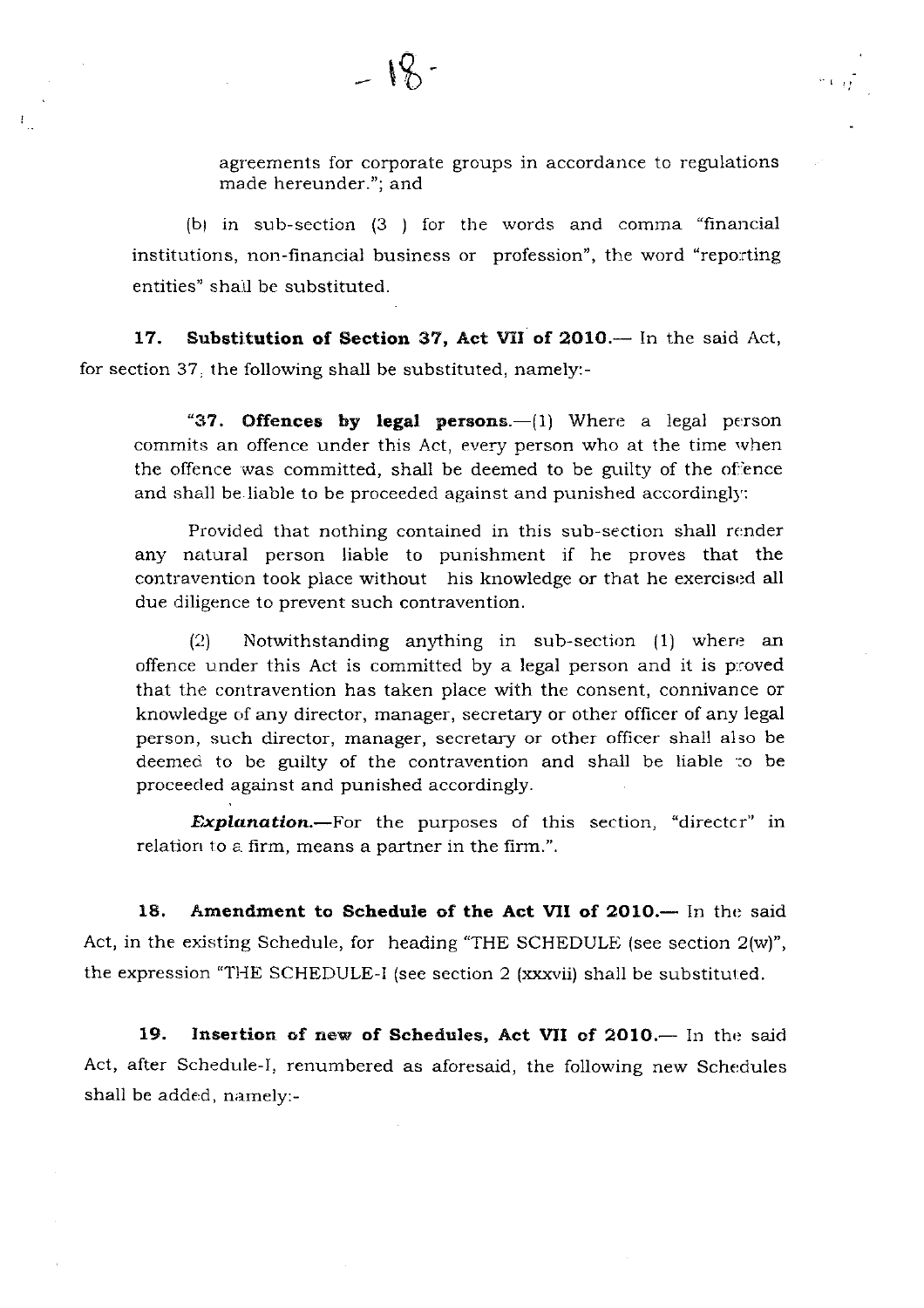### .THE SCHEDULE.II

 $-14$ 

 $\mathcal{V}_\perp$ 

# $[see section 5(1)]$

## Members of National Executive Committee

| $1$ . | The          |                                                                     |  | National Executive Committee shall comprise the following |  |        |  |        |  |  |  |
|-------|--------------|---------------------------------------------------------------------|--|-----------------------------------------------------------|--|--------|--|--------|--|--|--|
|       | members:-    |                                                                     |  |                                                           |  |        |  |        |  |  |  |
|       | (a)          | Minister for Finance or Advisor to<br>the Prime Minister on Finance |  | Chairman                                                  |  |        |  |        |  |  |  |
|       | (b)          | Minister for Foreign Affairs                                        |  | Member                                                    |  |        |  |        |  |  |  |
|       | (c)          | Minister for Law and Justice                                        |  | Member                                                    |  |        |  |        |  |  |  |
|       | (d)          | Minister for Interior                                               |  | Member                                                    |  |        |  |        |  |  |  |
|       | (e)          | Minister for Economic Affairs Division                              |  |                                                           |  |        |  | Member |  |  |  |
|       | (f)          | Governor SBP<br>Chairman SECP                                       |  |                                                           |  |        |  | Member |  |  |  |
|       | (g)          |                                                                     |  |                                                           |  |        |  | Member |  |  |  |
|       | (h)          | Director General, Military Operations                               |  | Member                                                    |  |        |  |        |  |  |  |
|       | (i)          | Director General (C), ISI                                           |  |                                                           |  |        |  | Member |  |  |  |
|       | (i)          | Director General, FMU                                               |  | Member/Secretary                                          |  |        |  |        |  |  |  |
|       | $\mathbf{k}$ | Director General FATF Cell                                          |  |                                                           |  | Member |  |        |  |  |  |

 $(l)$  any other member to be nominated by the Federal Government.

2. The Director General FMU shall act as Secretary of the National Executive Committee.

## THE SCHEDULE-III

[see section 5(5)] Members of General Committee

- 1. The General Committee shall comprise the following members:-
	- (a) Secretary Finance Chairman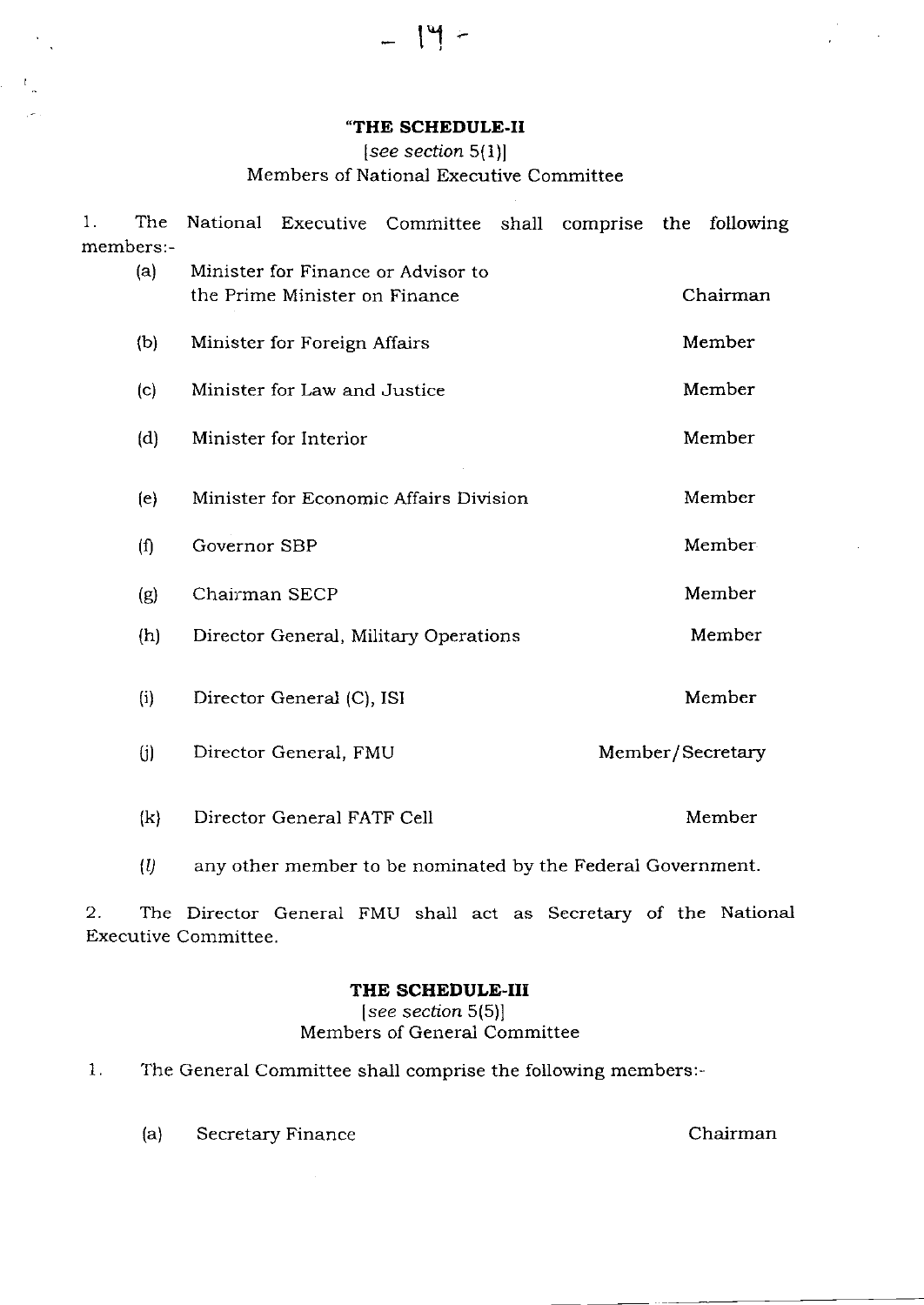(b) (c) (d) (e)  $(f)$ (e) (h) (i) (i) (k) (l)  $(m)$ Secretary Interior Secretary Foreign Affairs Secretary Law Chairman National Accountability Bureau Chairman Pederal Board of Revenue Director General, Federal lnvestigation Agency Director General, Anti Narcotics Force Deputy Governor SBP Commissioner SECP Director General, FMU Director General, Military Operations Director General (C), ISI Member Member Member Member Member Member Member Member: Member Member/ Secretary Member Member

 $\gamma_{\mathcal{O}}$ 

- $(n)$ Director General FATF Cell Member
- (o) any other Member to be nominated by Federal Government

2. The Director General FMU shall also act as Secretary of the General Committee

# THE SCHEDULE-IV

 $[see section 6A(1)]$ AML/CFT Regulatory Authority

I. The following Regulators are AML/CFT regulatory authorities for the purposes of this Act:

- $(i)$  SBP for any reporting entity licensed or regulated under any law administered by SBP;
- (ii) SECP for any reporting entity licensed or regulated by SECP under any law administered by SECP; unless that entity is licensed by any other AML/CFT regulatory authority;
- (iii) Federal Board of Revenue for Real Estate Agent, jewelers and for dealers in Precious Metals and Precious Stones Sectors. FBR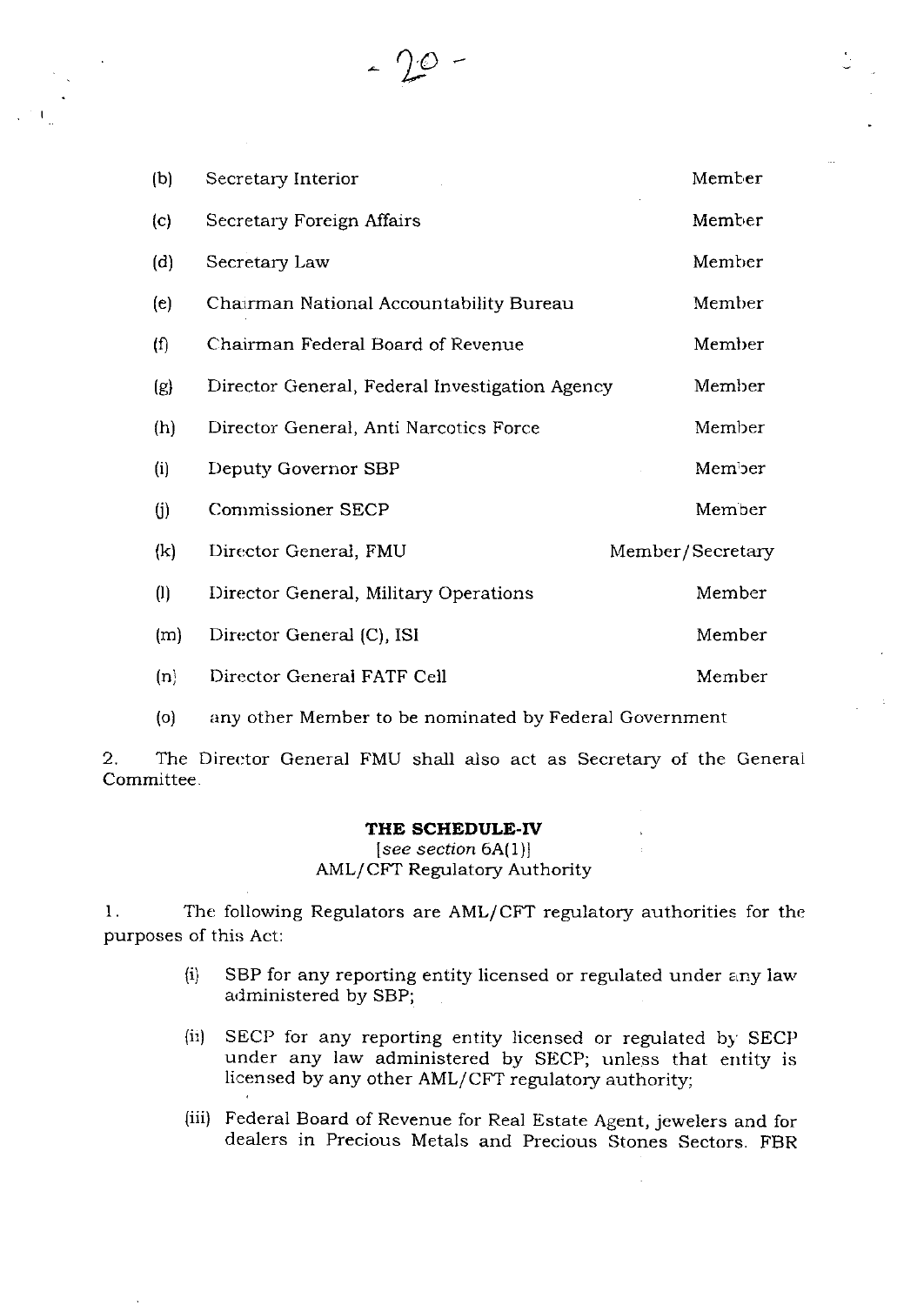#### "THE SCHEDULE-II

 $\mathsf{I}^{\mathsf{u}}$  -

 $\zeta = \mathcal{A}(\zeta)$ 

 $\sim$  .

### $[see section 5(1)]$

# Members of National Executive Committee

| $\mathbf{1}$ . | The                        |                                                                     |                            | National Executive Committee shall comprise the following |  |  |  |        |  |  |
|----------------|----------------------------|---------------------------------------------------------------------|----------------------------|-----------------------------------------------------------|--|--|--|--------|--|--|
|                | members:-                  |                                                                     |                            |                                                           |  |  |  |        |  |  |
|                | (a)                        | Minister for Finance or Advisor to<br>the Prime Minister on Finance |                            | Chairman                                                  |  |  |  |        |  |  |
|                | (b)                        | Minister for Foreign Affairs                                        | Member                     |                                                           |  |  |  |        |  |  |
|                | (c)                        | Minister for Law and Justice                                        |                            | Member                                                    |  |  |  |        |  |  |
|                | (d)                        | Minister for Interior                                               |                            | Member                                                    |  |  |  |        |  |  |
|                | (e)                        | Minister for Economic Affairs Division                              |                            |                                                           |  |  |  | Member |  |  |
|                | (f)                        | Governor SBP                                                        |                            |                                                           |  |  |  | Member |  |  |
|                | (g)                        | Chairman SECP                                                       |                            |                                                           |  |  |  | Member |  |  |
|                | (h)                        | Director General, Military Operations                               |                            | Member                                                    |  |  |  |        |  |  |
|                | (i)                        | Director General (C), ISI                                           |                            |                                                           |  |  |  | Member |  |  |
|                | (j)                        | Director General, FMU                                               |                            | Member/Secretary                                          |  |  |  |        |  |  |
|                | $\left( \mathrm{k}\right)$ |                                                                     | Director General FATF Cell |                                                           |  |  |  | Member |  |  |

(l) any other member to be nominated by the Federal Government

2. The Director General FMU shall act as Secretary of the National Executive Committee.

### THE SCHEDULE-III

 $[see section 5(5)]$ Members of General Committee

- 1. The General Committee shall comprise the following members:-
	- (a) Secretary Finance Chairman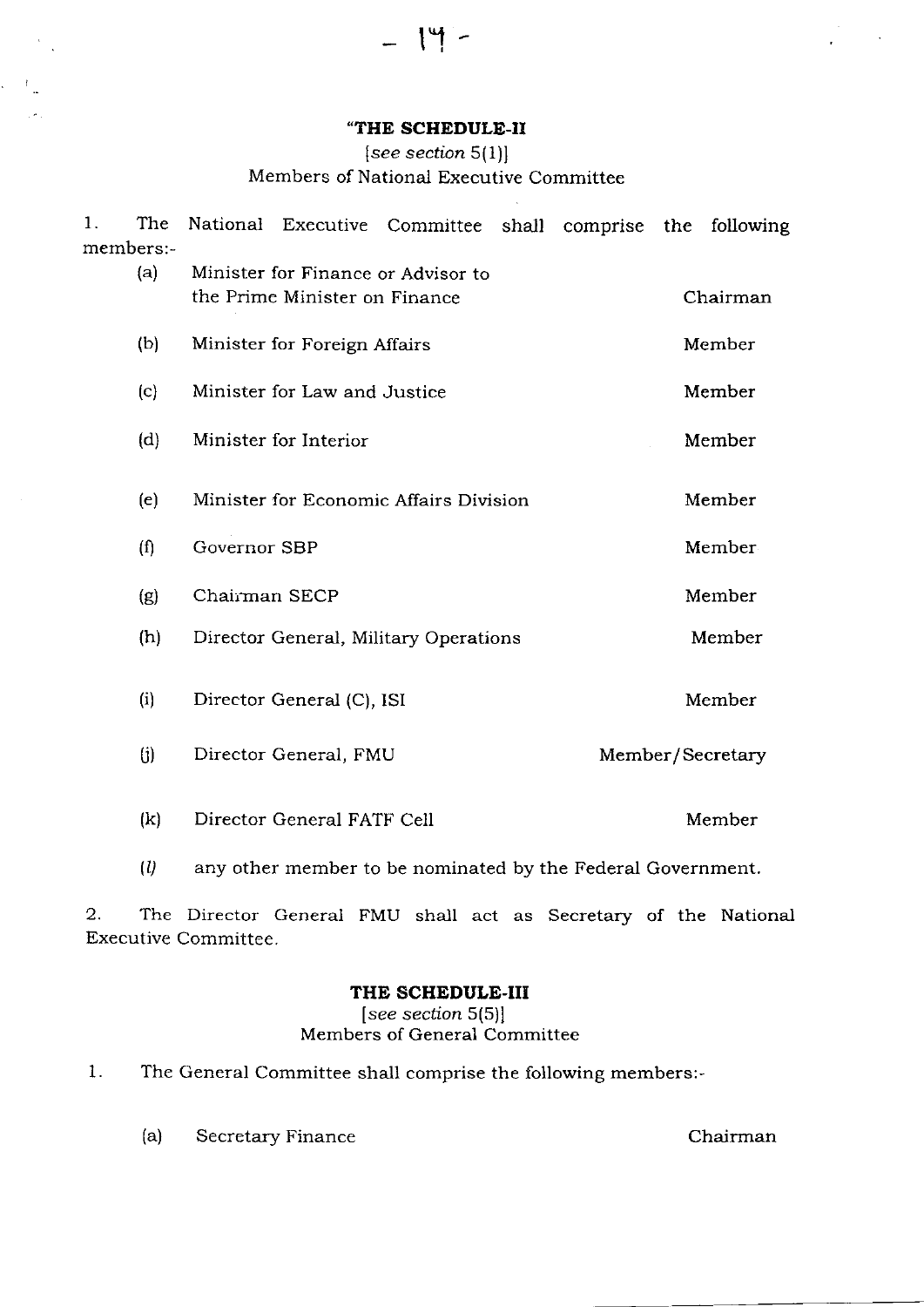(b) Secretary Interior Member (c) Secretary Foreign Affairs Member (d) Secretary Law Member (e) Charman National Accountability Bureau Member (1) Chanrman Federal Board of Revenue Member (g) Director General, Federal Investigation Agency Member (h) Director General, Anti Narcotics Force Member (i) Deputy Governor SBP Member (i) Commissioner SECP Member (k) Director General, FMU Member/ Secretary (I) Director General, Military Operations Member (m) Director General (C), ISI Member (n) Director General FATF Cell Member

1o

(o) any other Member to be nominated by Federal Government

2. The Director General FMU shall also act as Secretary of the General Committee.

#### THE SCHEDULE-TV

 $[see section 6A(1)]$ AML/CFT Regulatory Authority

1. The following Regulators are AML/CFT regulatory authorities for the purposes of this Act:

- $(i)$  SBP for any reporting entity licensed or regulated under any law administered by SBP;
- (ii) SECP for any reporting entity licensed or regulated by SECP under any law administered by SECP; unless that entity is licensed by any other AML/CFT regulatory authority;
- (iii) Federal Board of Revenue for Real Estate Agent, jewelers and for dealers in Precious Metals and Precious Stones Sectors. FBR